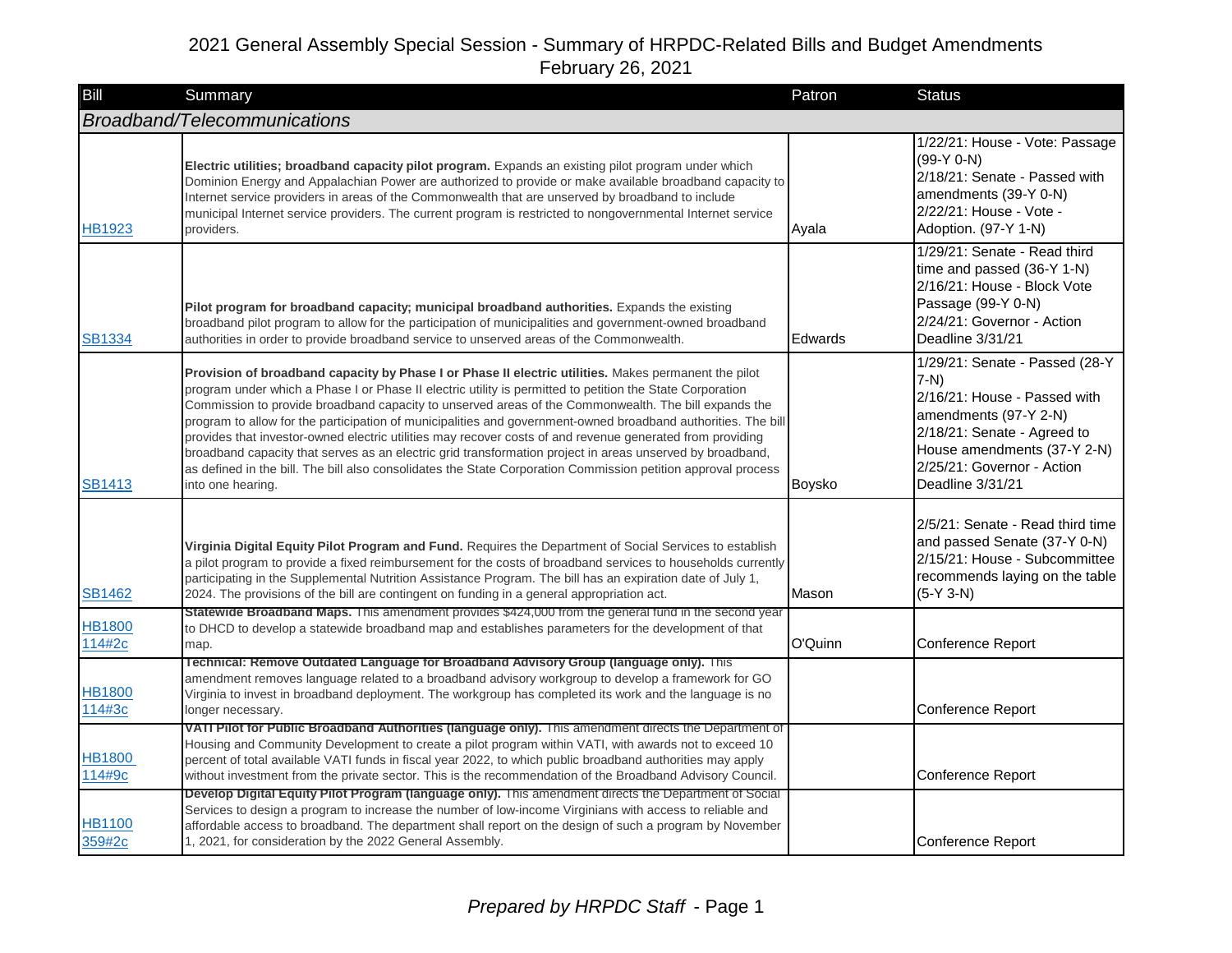| Bill                       | Summary                                                                                                                                                                                                                                                                                                                                                                                                                                                                                                                                                                                                                                                                                                                                                                                                                                                                     | Patron        | <b>Status</b>                                                                                                                                                                                                                   |
|----------------------------|-----------------------------------------------------------------------------------------------------------------------------------------------------------------------------------------------------------------------------------------------------------------------------------------------------------------------------------------------------------------------------------------------------------------------------------------------------------------------------------------------------------------------------------------------------------------------------------------------------------------------------------------------------------------------------------------------------------------------------------------------------------------------------------------------------------------------------------------------------------------------------|---------------|---------------------------------------------------------------------------------------------------------------------------------------------------------------------------------------------------------------------------------|
|                            | <b>Economic Development</b>                                                                                                                                                                                                                                                                                                                                                                                                                                                                                                                                                                                                                                                                                                                                                                                                                                                 |               |                                                                                                                                                                                                                                 |
| <b>HB1881</b>              | Enterprise zone job creation grants. Provides that, for purposes of wage requirements for the enterprise<br>zone job creation grant program, the minimum wage shall be the higher of the state minimum wage or the<br>federal minimum wage. The bill also reduces the percentage of the minimum wage that grant eligible jobs<br>must meet. The bill has a delayed effective date of January 1, 2022.                                                                                                                                                                                                                                                                                                                                                                                                                                                                       | Heretick      | 1/19/21: House - VOTE:<br>Passage (91-Y 8-N)<br>2/24/21: Senate - Passed (37-Y<br>$2-N$                                                                                                                                         |
| HB2321                     | Governor's Secretaries; Secretary of Labor created. Creates in the Governor's Cabinet the position of<br>Secretary of Labor. The bill transfers from the Secretary of Commerce and Trade to the Secretary of Labor<br>responsibility for the Department of Labor and Industry, the Department of Professional and Occupational<br>Regulation, and the Virginia Employment Commission. The bill removes the position of Chief Workforce<br>Development Advisor and reassigns its duties to the Secretary of Labor. The bill also adds the Secretary of<br>Labor to the Governor's comprehensive economic development policy committee.                                                                                                                                                                                                                                       | Simonds       | 2/5/21: House - Vote - Passage<br>$(55-Y 44-N)$<br>2/18/21: Senate - Passed with<br>substitute (20-Y 18-N 1-A)<br>2/22/21: House - Vote -<br>Rejected (0-Y 99-N)<br>2/25/21: House - Agreed to<br>conference report (54-Y 44-N) |
| <b>SB1253</b>              | Funds for access roads to economic development sites; criteria for use of funds. Directs the<br>Commonwealth Transportation Board, in consultation with the Secretaries of Transportation and Commerce<br>and Trade, to develop criteria to be used in the award of funds for access roads to economic development<br>sites. The criteria shall take into account job creation, capital investment, and other relevant economic<br>development considerations.                                                                                                                                                                                                                                                                                                                                                                                                              | <b>McPike</b> | 1/27/21: Senate - Read third<br>time and passed Senate (39-Y 0-<br>N)<br>2/19/21: House - Block Vote<br>Passage (100-Y 0-N)                                                                                                     |
| <b>SB1314</b>              | Virginia Economic Development Partnership Authority; Office of Education and Labor Market<br>Alignment established; workforce and higher education alignment. Directs the Virginia Economic<br>Development Partnership Authority to establish an Office of Education and Labor Market Alignment (the<br>Office) to coordinate data analysis on workforce and higher education alignment and translate data to<br>partners. The Office shall provide a unified, consistent source of information or analysis for policy<br>development and implementation related to talent development and shall partner with the State Council of<br>Higher Education for Virginia, institutions of higher education, the Virginia Employment Commission, GO<br>Virginia, and other relevant entities to offer resources and expertise related to education and labor market<br>alignment. | Hashmi        | 2/1/21: Senate - Read third time<br>and passed (28-Y 11-N)<br>2/19/21: House - Vote - Passage<br>$(63-Y 17-N)$<br>2/23/21: Senate - Agreed to<br>House amendment (27-Y 12-N)                                                    |
| <b>HB1800</b><br>52#1c     | Iranster Funding for New Secretary. This amendment transfers \$599,192 in the second year from the<br>general fund for the Office of the Chief Workforce Development Advisor to a new Secretariat. The<br>responsibilities of the Chief Workforce Development Advisor are transferred to the new Secretary pursuant<br>to the passage of House Bill 2321, 2021 General Assembly.                                                                                                                                                                                                                                                                                                                                                                                                                                                                                            |               | <b>Conference Report</b>                                                                                                                                                                                                        |
| <b>HB1800</b><br>111.10#1c | HB2321: New Secretary. This amendment creates a new cabinet official, and transfers money currently<br>appropriated for the Chief Workforce Development Officer to support the new office. Upon enrolling,<br>amendments related to the Chief Workforce Development Advisor will be transferred to the new Secretary<br>including amendments to Item 111 and Item 52 of this act.                                                                                                                                                                                                                                                                                                                                                                                                                                                                                           |               | Conference Report                                                                                                                                                                                                               |
| <b>HB1800</b><br>114#7c    | Virginia Main Street Program. This amendment provides an additional \$1.5 million from the general fund in<br>fiscal year 2022 for the Virginia Main Street program to assist with economic recovery from the COVID-19<br>pandemic and provide support for small Main Street businesses.                                                                                                                                                                                                                                                                                                                                                                                                                                                                                                                                                                                    |               | Conference Report                                                                                                                                                                                                               |
| <b>HB1800</b><br>115#1c    | Additional Funding for the Enterprise Zone Program. This amendment restores \$250,000 from the<br>general fund the second year that was unallotted and subsequently reduced in the Enterprise Zone program.                                                                                                                                                                                                                                                                                                                                                                                                                                                                                                                                                                                                                                                                 |               | <b>Conference Report</b>                                                                                                                                                                                                        |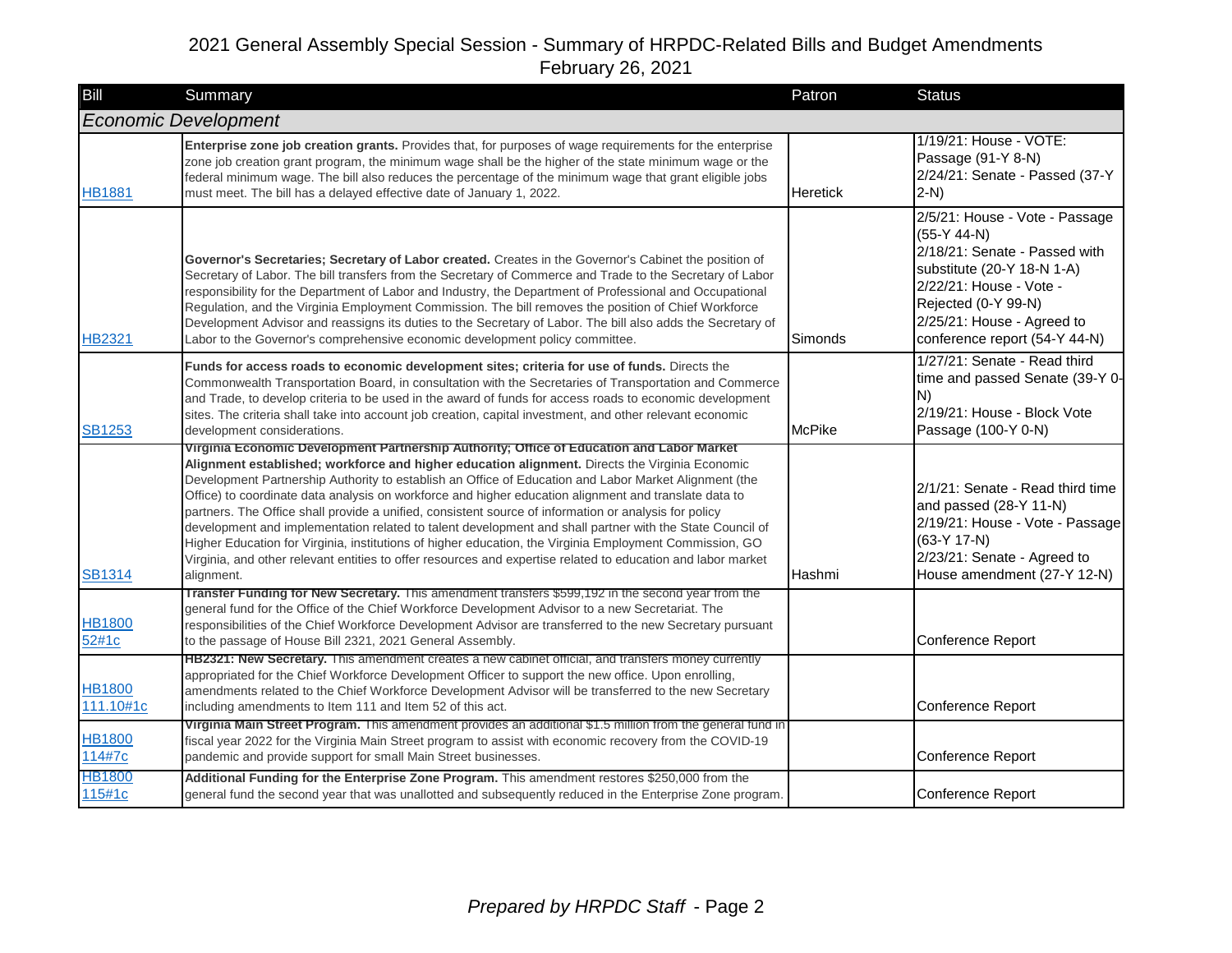| <b>Bill</b>              | Summary                                                                                                                                                                                                                                                                                                                                                                                                                                                                                                                                                                                                                                                                                                                                                                                                                                                                                                                                                                                                                                                                                                                                                                                                                                                                                                                                                                                                                                                                                                                                                                   | Patron  | <b>Status</b>                                                                                                                               |
|--------------------------|---------------------------------------------------------------------------------------------------------------------------------------------------------------------------------------------------------------------------------------------------------------------------------------------------------------------------------------------------------------------------------------------------------------------------------------------------------------------------------------------------------------------------------------------------------------------------------------------------------------------------------------------------------------------------------------------------------------------------------------------------------------------------------------------------------------------------------------------------------------------------------------------------------------------------------------------------------------------------------------------------------------------------------------------------------------------------------------------------------------------------------------------------------------------------------------------------------------------------------------------------------------------------------------------------------------------------------------------------------------------------------------------------------------------------------------------------------------------------------------------------------------------------------------------------------------------------|---------|---------------------------------------------------------------------------------------------------------------------------------------------|
| Education                |                                                                                                                                                                                                                                                                                                                                                                                                                                                                                                                                                                                                                                                                                                                                                                                                                                                                                                                                                                                                                                                                                                                                                                                                                                                                                                                                                                                                                                                                                                                                                                           |         |                                                                                                                                             |
| <b>HJ549</b>             | Study; JLARC; impact of COVID-19 on Virginia's public schools, students, and school employees;<br>report. Directs the Joint Legislative Audit and Review Commission to study the impact of COVID-19 on<br>Virginia's public schools, students, and school employees.                                                                                                                                                                                                                                                                                                                                                                                                                                                                                                                                                                                                                                                                                                                                                                                                                                                                                                                                                                                                                                                                                                                                                                                                                                                                                                      | Guy     | 2/23/21: House - Vote - Agree to<br>$(98-Y 0-N)$<br>2/23/21: Senate - Left in Rules                                                         |
| <b>SB1170</b>            | Additional local sales and use tax to support schools. Adds Isle of Wight County to the list of localities<br>that, under current law, are authorized to impose an additional local sales and use tax at a rate not to exceed<br>one percent, with the revenue used only for capital projects for the construction or renovation of schools.                                                                                                                                                                                                                                                                                                                                                                                                                                                                                                                                                                                                                                                                                                                                                                                                                                                                                                                                                                                                                                                                                                                                                                                                                              | Norment | 2/3/21: Senate - Read third time<br>and passed (31-Y 8-N)<br>2/16/21: House - Subcommittee<br>recommends laying on the table<br>$(7-Y 4-N)$ |
| <b>SJ294</b>             | Study; JLARC; costs of education; report. Directs the Joint Legislative Audit and Review Commission to<br>study the true cost of education in the Commonwealth and provide an accurate assessment of the costs to<br>implement the Standards of Quality.                                                                                                                                                                                                                                                                                                                                                                                                                                                                                                                                                                                                                                                                                                                                                                                                                                                                                                                                                                                                                                                                                                                                                                                                                                                                                                                  | Lewis   | 1/27/21: Senate - Read third<br>time and agreed to by Senate by<br>voice vote<br>2/24/21: House - Block Vote<br>Passage (95-Y 0-N)          |
| <b>SJ308</b>             | Study; JLARC; impact of COVID-19 on Virginia's public schools, students, and school employees;<br>report. Directs the Joint Legislative Audit and Review Commission to study the impact of COVID-19 on<br>Virginia's public schools, students, and school employees, including (i) examining and determining reasons<br>for barriers to student success in virtual and hybrid models as well as the overall impact of COVID-19 face-to-<br>face learning restrictions on previously existing student achievement gaps, student achievement, and<br>student well-being, including any disproportionate impact on at-risk populations; (ii) determining the impact<br>of the COVID-19 pandemic on staffing levels, including the impact of teacher and school employee<br>retirements and resignations on delivery of instruction and the ability of local school boards to fully staff their<br>needs, employment levels, and local budgets; (iii) determining the short-term and projected long-term<br>changes in student enrollment in response to the COVID-19 pandemic and the impact of such changes on<br>funding levels; (iv) determining the impact of implementing COVID-19 health and safety measures in public<br>schools; (v) evaluating public schools' level of emergency preparedness to face another pandemic or<br>statewide crisis and making recommendations to help guide planning for such events and (vi) examining<br>programs that can address learning loss and identifying barriers to implementing those programs, including<br>resource gaps. | Lucas   | 1/27/21: Senate - Read third<br>time and agreed to by Senate by<br>voice vote<br>2/24/21: House - Block Vote<br>Passage (95-Y 0-N)          |
|                          | Direct Aid - Learning Loss Instructional Supports. This amendment provides \$40.0 million from the<br>Lottery Proceeds Fund the first year to support one-time programs and initiatives to address learning loss                                                                                                                                                                                                                                                                                                                                                                                                                                                                                                                                                                                                                                                                                                                                                                                                                                                                                                                                                                                                                                                                                                                                                                                                                                                                                                                                                          |         |                                                                                                                                             |
| <b>HB1800</b><br>145#8c  | experienced by students due to the COVID-19 pandemic. No local match is required, and unexpended funds<br>from the first year shall remain available in the second year.                                                                                                                                                                                                                                                                                                                                                                                                                                                                                                                                                                                                                                                                                                                                                                                                                                                                                                                                                                                                                                                                                                                                                                                                                                                                                                                                                                                                  |         | Conference Report                                                                                                                           |
| <b>HB1800</b><br>145#13c | Direct Aid - Increase Intrastructure & Operations Per Pupil Payments. This amendment adds \$20.1<br>million the first year and \$9.9 million the second year from the general fund to ensure 40 percent of Lottery<br>Proceeds are dedicated to Infrastructure and Operations Per Pupil Payments, formerly known as<br>Supplemental Lottery Per Pupil Allocations. The additional funding increases these Per Pupil Payments by<br>approximately \$30 per pupil the first year and \$15 per pupil the second year.                                                                                                                                                                                                                                                                                                                                                                                                                                                                                                                                                                                                                                                                                                                                                                                                                                                                                                                                                                                                                                                        |         | Conference Report                                                                                                                           |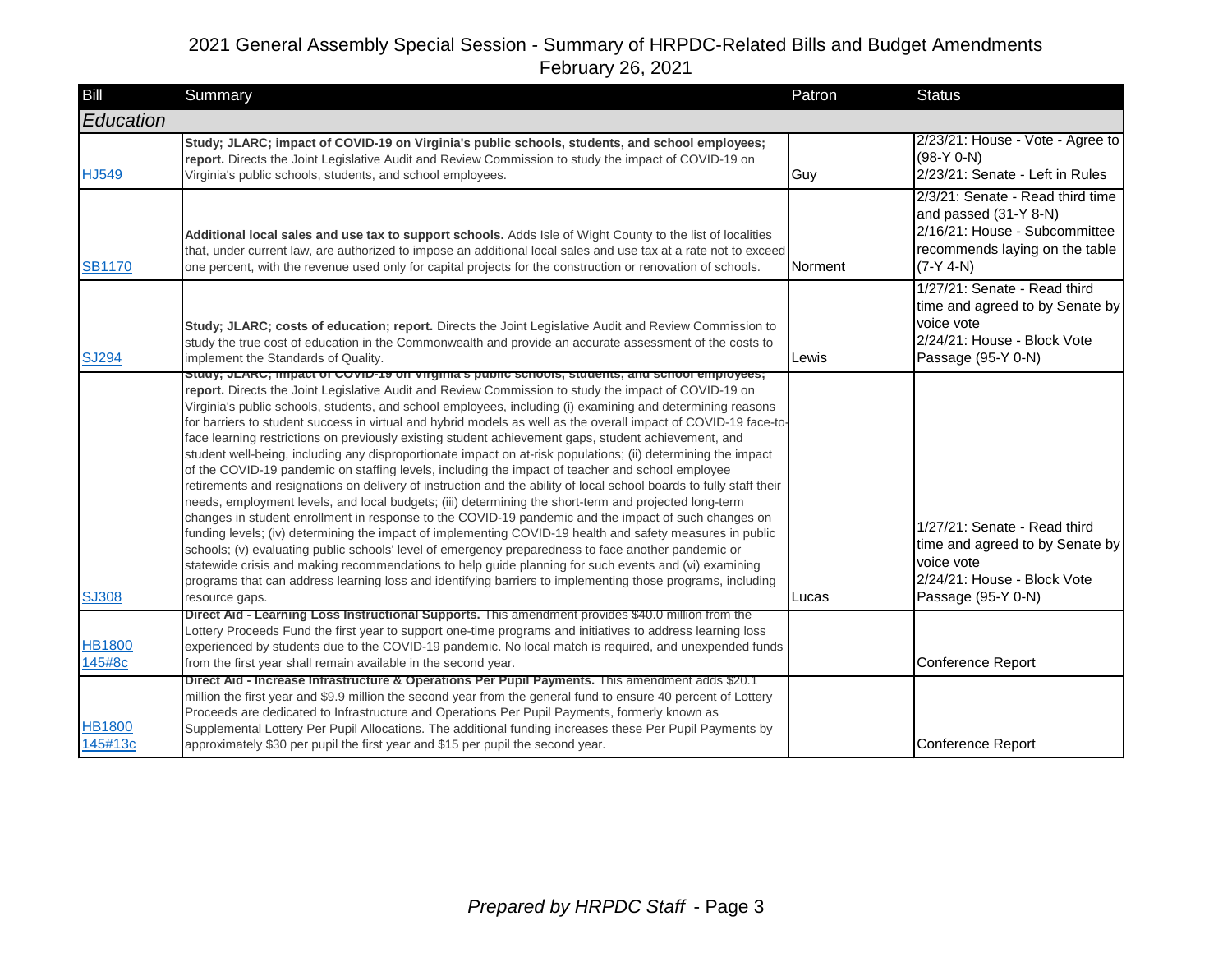| Bill                     | Summary                                                                                                                                                                                                                                                                                                                                                                                                                                                                                                                                                                                                                                                                                                                             | Patron | <b>Status</b>                                                                                                                                                       |
|--------------------------|-------------------------------------------------------------------------------------------------------------------------------------------------------------------------------------------------------------------------------------------------------------------------------------------------------------------------------------------------------------------------------------------------------------------------------------------------------------------------------------------------------------------------------------------------------------------------------------------------------------------------------------------------------------------------------------------------------------------------------------|--------|---------------------------------------------------------------------------------------------------------------------------------------------------------------------|
| <b>HB1800</b><br>145#18c | <b>Direct Aid - Update Sales Tax Estimate.</b> This amendment provides an additional \$40.0 million from the<br>general fund in fiscal year 2021 and \$45.7 million from the general fund in fiscal year 2022 based on the<br>revised sales tax distributions in the midsession reforecast. This increases the estimated sales tax dedicated<br>to K-12 by \$90.4 million in fiscal year 2021 and \$103.2 million in fiscal year 2022, reducing the state's share<br>of Basic Aid payments by \$50.4 million from the general fund in fiscal year 2021 and \$57.5 million in fiscal<br>year 2022. Corresponding amendments reduce the COVID-19 Local Relief Payments and adjust the No<br>Loss Payments as a result of this action. |        | Conference Report                                                                                                                                                   |
|                          | <b>Emergency Management/COVID-19</b>                                                                                                                                                                                                                                                                                                                                                                                                                                                                                                                                                                                                                                                                                                |        |                                                                                                                                                                     |
| <b>HB2085</b>            | Emergency Services and Disaster Law; local and interjurisdictional emergency operations<br>plans. Requires local and interjurisdictional agencies to include provisions in their emergency operations<br>plans to ensure that such plans are applied equitably and that the needs of minority and vulnerable<br>communities are met during emergencies.                                                                                                                                                                                                                                                                                                                                                                             | Askew  | 1/20/21: House - VOTE:<br>Passage (87-Y 11-N)<br>2/15/21: Senate - Passed (36-Y<br>$3-N$<br>2/25/21: Governor - Approved -<br>Chapter 27 (effective 7/1/21)         |
| <b>HB2116</b>            | Certain declared states of emergency; essential workers; funeral service licensees;<br>emergency. Provides that in any case in which the Governor has declared a state of emergency related to a<br>communicable disease of public health threat, funeral service licensees shall be considered essential<br>workers and shall be included in any group afforded priority with regard to (i) access to personal protective<br>equipment and (ii) administration of any vaccination against such communicable disease of public health<br>threat during such emergency. The bill contains an emergency clause.                                                                                                                       | Mugler | 1/26/21: House - Vote - Passage<br>Emergency (99-Y 0-N)<br>2/22/21: Senate - Passed with<br>substitute (39-Y 0-N)<br>2/23/21: House - Vote -<br>Adoption (97-Y 0-N) |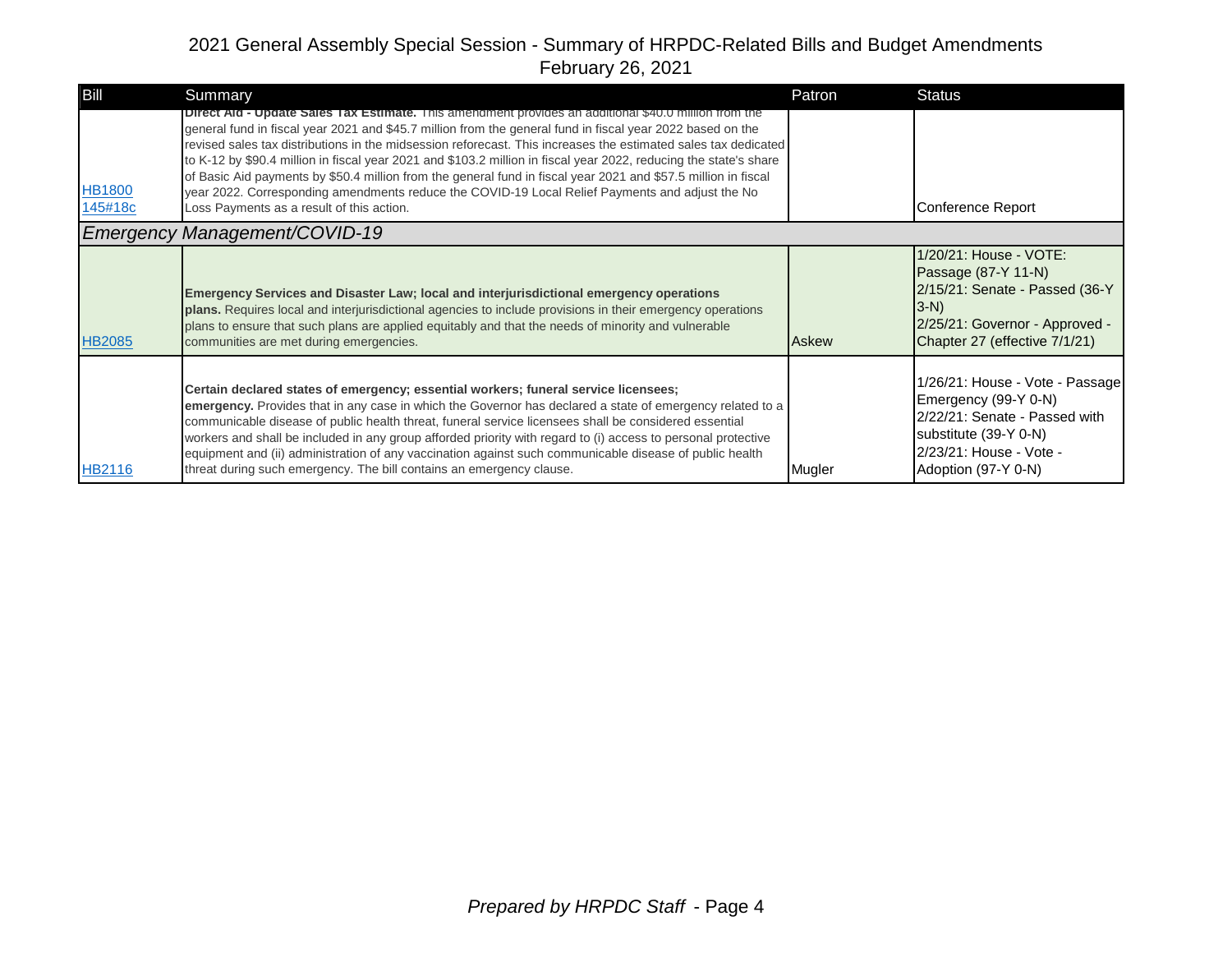| Bill          | Summary                                                                                                                                                                                                                                                                                                                                                                                                                                                                                                                                                                                                                                                                                                                                                                                                                                                                                                                                                                                                                                                                                                                                                                                                                                                                                                                                                                                                                                                                                                                                                                                                                                                                                                                                                                                                                                                                                                                                                                                                                                                                                                                                                                                                                                                                                                                                                                                                                                                   | Patron        | <b>Status</b>                                                                                                                                                                                                                                        |
|---------------|-----------------------------------------------------------------------------------------------------------------------------------------------------------------------------------------------------------------------------------------------------------------------------------------------------------------------------------------------------------------------------------------------------------------------------------------------------------------------------------------------------------------------------------------------------------------------------------------------------------------------------------------------------------------------------------------------------------------------------------------------------------------------------------------------------------------------------------------------------------------------------------------------------------------------------------------------------------------------------------------------------------------------------------------------------------------------------------------------------------------------------------------------------------------------------------------------------------------------------------------------------------------------------------------------------------------------------------------------------------------------------------------------------------------------------------------------------------------------------------------------------------------------------------------------------------------------------------------------------------------------------------------------------------------------------------------------------------------------------------------------------------------------------------------------------------------------------------------------------------------------------------------------------------------------------------------------------------------------------------------------------------------------------------------------------------------------------------------------------------------------------------------------------------------------------------------------------------------------------------------------------------------------------------------------------------------------------------------------------------------------------------------------------------------------------------------------------------|---------------|------------------------------------------------------------------------------------------------------------------------------------------------------------------------------------------------------------------------------------------------------|
| <b>HB2333</b> | Facilitate the administration of the COVID-19 vaccine; emergency. Facilitate the administration of the<br>COVID-19 vaccine; emergency. Facilitates the administration of the COVID-19 vaccine. The bill requires the<br>Department of Health (the Department) to establish a program to enable eligible health care providers to<br>volunteer to administer the COVID-19 vaccine to residents of the Commonwealth during a state of<br>emergency related to the COVID-19 pandemic declared by the Governor. The bill defines "eligible health<br>care provider" and provides that the program shall include (i) a process by which an eligible health care<br>provider may register to participate in the program and (ii) the training requirements for participating eligible<br>health care providers related to the administration of the COVID-19 vaccine, including training on the<br>intramuscular injection of the COVID-19 vaccine and contraindications and side effects of the COVID-19<br>vaccine. The bill specifies requirements that the Department shall ensure that each site at which COVID-19<br>vaccinations are administered by eligible health care providers satisfies. The bill also requires the<br>Department to establish a process by which entities, including medical care facilities, hospitals, hospital<br>systems, corporations, businesses, pharmacies, public and private institutions of higher education, localities,<br>and any other professional or community entity operating in the Commonwealth, may volunteer their facilities<br>as sites at which the COVID-19 vaccine may be administered to residents of the Commonwealth. The bill<br>permits a public institution of higher education or a private institution of higher education in the<br>Commonwealth to volunteer to provide assistance to the Department and local health departments for data<br>processing, analytics, and program development related to the COVID-19 vaccine through the use of its<br>employees, students, technology, and facilities. The bill also permits localities with fire departments,<br>emergency medical services departments, and volunteer rescue squads to establish and staff vaccine<br>administration clinics. The bill provides civil and criminal immunity to individuals and professional entities<br>acting pursuant to the bill and contains an emergency clause. This bill is identical to SB 1445. | <b>Bagby</b>  | 1/26/21: House - Vote - Passage<br>$(97-Y 0-N)$<br>2/1/21: Senate - Passed with<br>substitute with amendments (39-<br>$Y$ 0-N)<br>2/4/21: House - Vote - Adoption<br>$(99-Y 0-N)$<br>2/15/20: Governor - Approved -<br>Chapter 1 (effective 2/15/21) |
| <b>SB1208</b> | <b>Continuity of government.</b> Extends from six to 12 months the period of time after an enemy attack or other<br>disaster that a locality may, by ordinance, provide for a method to assure continuity in its government and<br>requires the ordinance to provide a method for the locality to resume normal governmental authority by the<br>end of that 12-month period.                                                                                                                                                                                                                                                                                                                                                                                                                                                                                                                                                                                                                                                                                                                                                                                                                                                                                                                                                                                                                                                                                                                                                                                                                                                                                                                                                                                                                                                                                                                                                                                                                                                                                                                                                                                                                                                                                                                                                                                                                                                                             | <b>Barker</b> | 1/21/21: Senate - Read third<br>time and passed Senate (39-Y 0-<br>N)<br>2/24/21: House - Vote - Passage<br>$(93-Y 6-N)$                                                                                                                             |
| <b>SB1237</b> | Certain emergency and quarantine orders; additional procedural requirements. Provides that any<br>person who is affected by an order of quarantine may file an appeal in the circuit court for the city or county<br>in which he resides or is located or the circuit court for the jurisdiction or jurisdictions for any affected area;<br>currently, only a person who is subject to an order of quarantine may appeal the order.                                                                                                                                                                                                                                                                                                                                                                                                                                                                                                                                                                                                                                                                                                                                                                                                                                                                                                                                                                                                                                                                                                                                                                                                                                                                                                                                                                                                                                                                                                                                                                                                                                                                                                                                                                                                                                                                                                                                                                                                                       | Petersen      | 2/2/21: Senate - Passed (34-Y 5-<br>N)<br>2/16/21: House - Subcommittee<br>failed to recommend reporting (3-<br>$Y$ 3-N)                                                                                                                             |
| <b>SB1296</b> | State Coordinator of Emergency Management; establishment of Emergency Management Equity<br>Working Group. Provides for the State Coordinator of Emergency Management to establish an Emergency<br>Management Equity Working Group to ensure that emergency management programs and plans provide<br>support to at-risk individuals and populations disproportionately impacted by disasters.                                                                                                                                                                                                                                                                                                                                                                                                                                                                                                                                                                                                                                                                                                                                                                                                                                                                                                                                                                                                                                                                                                                                                                                                                                                                                                                                                                                                                                                                                                                                                                                                                                                                                                                                                                                                                                                                                                                                                                                                                                                              | Spruill       | 1/26/21: Senate - Read third<br>time and passed Senate (39-Y 0-<br>N)<br>2/17/21: House - Vote - Passage<br>$(82-Y 17-N)$<br>2/24/21: Governor - Action<br>Deadline 3/31/21                                                                          |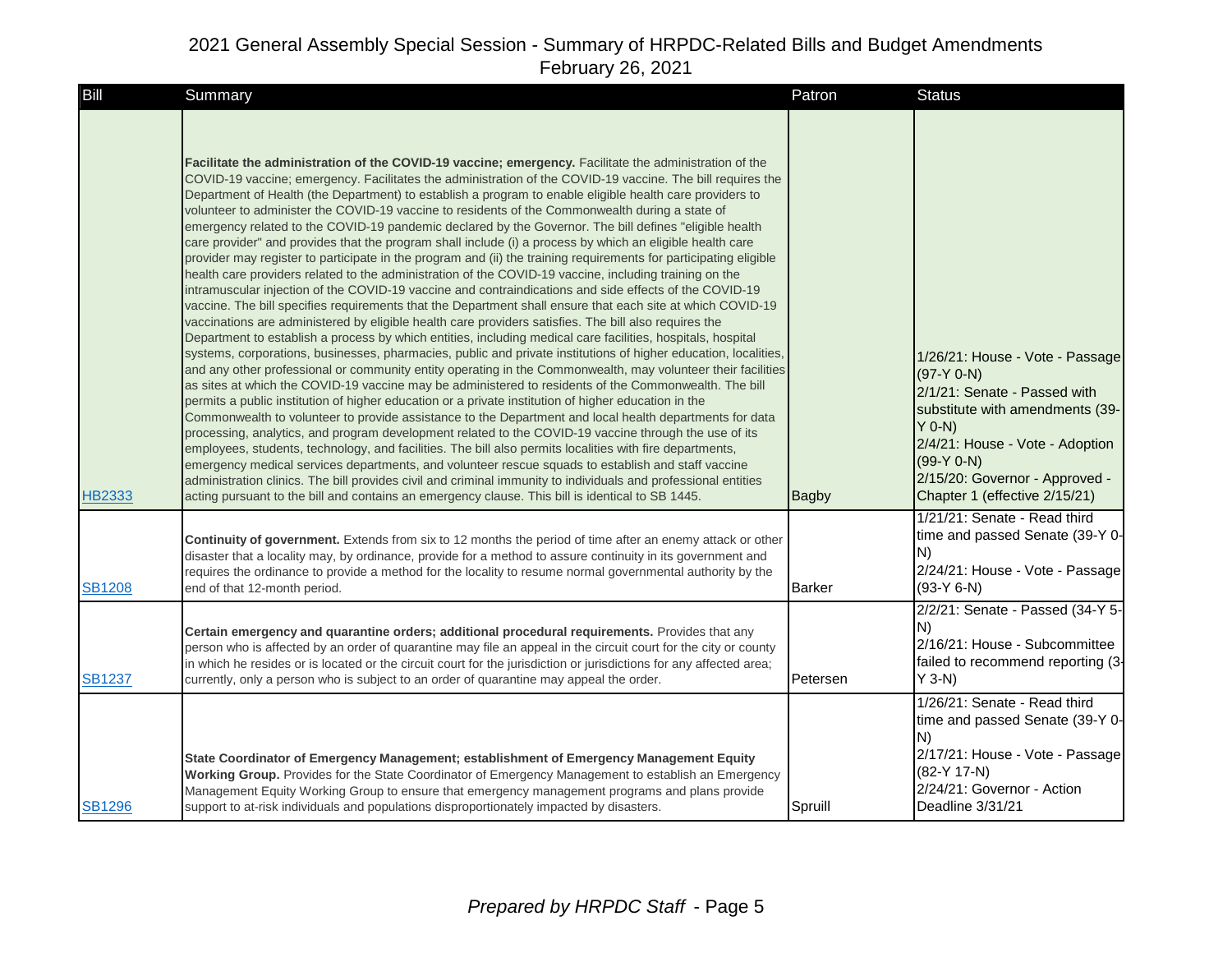| Bill          | Summary                                                                                                                                                                                                                                                                                                                                                                                                                                                                                                                                                                                                                                                                                                                                                                                                                                                                                                                                                                                                                                                                                                                                                                                                                                                                                                                                                                                                                                                                                                                                                                                                                                                                                                                                                                                                                                                                                                                                                                                                                                                                                                                                                                                                                                                                                                                                                                                                            | Patron        | <b>Status</b>                                                                                                                                                                                                                                                              |
|---------------|--------------------------------------------------------------------------------------------------------------------------------------------------------------------------------------------------------------------------------------------------------------------------------------------------------------------------------------------------------------------------------------------------------------------------------------------------------------------------------------------------------------------------------------------------------------------------------------------------------------------------------------------------------------------------------------------------------------------------------------------------------------------------------------------------------------------------------------------------------------------------------------------------------------------------------------------------------------------------------------------------------------------------------------------------------------------------------------------------------------------------------------------------------------------------------------------------------------------------------------------------------------------------------------------------------------------------------------------------------------------------------------------------------------------------------------------------------------------------------------------------------------------------------------------------------------------------------------------------------------------------------------------------------------------------------------------------------------------------------------------------------------------------------------------------------------------------------------------------------------------------------------------------------------------------------------------------------------------------------------------------------------------------------------------------------------------------------------------------------------------------------------------------------------------------------------------------------------------------------------------------------------------------------------------------------------------------------------------------------------------------------------------------------------------|---------------|----------------------------------------------------------------------------------------------------------------------------------------------------------------------------------------------------------------------------------------------------------------------------|
| <b>SB1302</b> | Crisis call center; Crisis Call Center Fund established. Provides that the crisis call center, which under<br>current law is administered by the Department of Behavioral Health and Developmental Services (the<br>Department), shall be designated as the 9-8-8 Crisis Hotline Center for purposes of participating in the<br>National Suicide Prevention Lifeline. The bill directs the Department, in its development of the crisis call<br>center, community care teams, and mobile crisis teams, to comply with any applicable requirements of the<br>National Suicide Hotline Designation Act of 2020, and to provide for consistency with federal guidelines<br>promulgated under such law. The bill contains immunity provisions for any originating service provider and<br>its emplyees and agents acting pursuant to the act. The bill increases from \$0.75 to \$0.94 the wireless E-<br>911 surcharge and increases from \$0.50 to \$0.63 the prepaid wireless E-911 charge. The bill provides that<br>part of the revenue attributable to the increase would be distributed to the Crisis Call Center Fund,<br>established by the bill, to fund the Department's costs in establishing and administering the call center, and<br>that the remainder of the revenue would be distributed to public safety answering points (PSAPs).                                                                                                                                                                                                                                                                                                                                                                                                                                                                                                                                                                                                                                                                                                                                                                                                                                                                                                                                                                                                                                                                  | <b>McPike</b> | 1/29/21: Senate - Read third<br>time and passed (30-Y 7-N)<br>2/19/21: House - Block Vote<br>Passage (100-Y 0-N)<br>2/19/21: Senate - Agreed to<br>House substitute (36-Y 1-N)                                                                                             |
| <b>SB1362</b> | Employers; reporting outbreaks of COVID-19; emergency. Requires employers to report for each<br>worksite with 30 or more employees, or for any multi-employer worksite with 30 or more combined<br>employees, to the local health department when the worksite has had three or more confirmed cases of<br>COVID-19.                                                                                                                                                                                                                                                                                                                                                                                                                                                                                                                                                                                                                                                                                                                                                                                                                                                                                                                                                                                                                                                                                                                                                                                                                                                                                                                                                                                                                                                                                                                                                                                                                                                                                                                                                                                                                                                                                                                                                                                                                                                                                               | Lewis         | 2/5/21: Senate - Passed (27-Y<br>$11 - N$<br>2/17/21: House - Subcommittee<br>recommends laying on the table<br>$(8-Y 0-N)$                                                                                                                                                |
| <b>SB1445</b> | <mark>רמטוונמנט נווט מעווווווואנומנוטון טרנוש טע צוריטוווט, טווויטוווט, ר</mark> מטוונמנט נווט מעווווווואנומנוטון טרנווו <del>ט</del><br>COVID-19 vaccine. The bill requires the Department of Health (the Department) to establish a program to<br>enable eligible health care providers to volunteer to administer the COVID-19 vaccine to residents of the<br>Commonwealth during a state of emergency related to the COVID-19 pandemic declared by the Governor.<br>The bill defines "eligible health care provider" and provides that the program shall include (i) a process by<br>which an eligible health care provider may register to participate in the program and (ii) the training<br>requirements for participating eligible health care providers related to the administration of the COVID-19<br>vaccine, including training on the intramuscular injection of the COVID-19 vaccine and contraindications and<br>side effects of the COVID-19 vaccine. The bill specifies requirements that the Department shall ensure that<br>each site at which COVID-19 vaccinations are administered by eligible health care providers satisfies. The<br>bill also requires the Department to establish a process by which entities, including medical care facilities,<br>hospitals, hospital systems, corporations, businesses, pharmacies, public and private institutions of higher<br>education, localities, and any other professional or community entity operating in the Commonwealth, may<br>volunteer their facilities as sites at which the COVID-19 vaccine may be administered to residents of the<br>Commonwealth. The bill permits a public institution of higher education or a private institution of higher<br>education in the Commonwealth to volunteer to provide assistance to the Department and local health<br>departments for data processing, analytics, and program development related to the COVID-19 vaccine<br>through the use of its employees, students, technology, and facilities. The bill also permits localities with fire<br>departments, emergency medical services departments, and volunteer rescue squads to establish and staff<br>vaccine administration clinics. The bill provides civil and criminal immunity to individuals and professional<br>entities acting pursuant to the bill and contains an emergency clause. This bill is identical to HB 2333. | Dunnavant     | 1/22/21: Senate - Passed (38-Y<br>$(0-N)$<br>2/1/21: House - Passed House<br>with substitute with amendment<br>$(94-Y 0-N)$<br>2/4/21: Senate - House<br>substitute agreed to by Senate<br>$(38-Y 0-N)$<br>2/15/21: Governor - Approved -<br>Chapter 2 (effective 2/15/21) |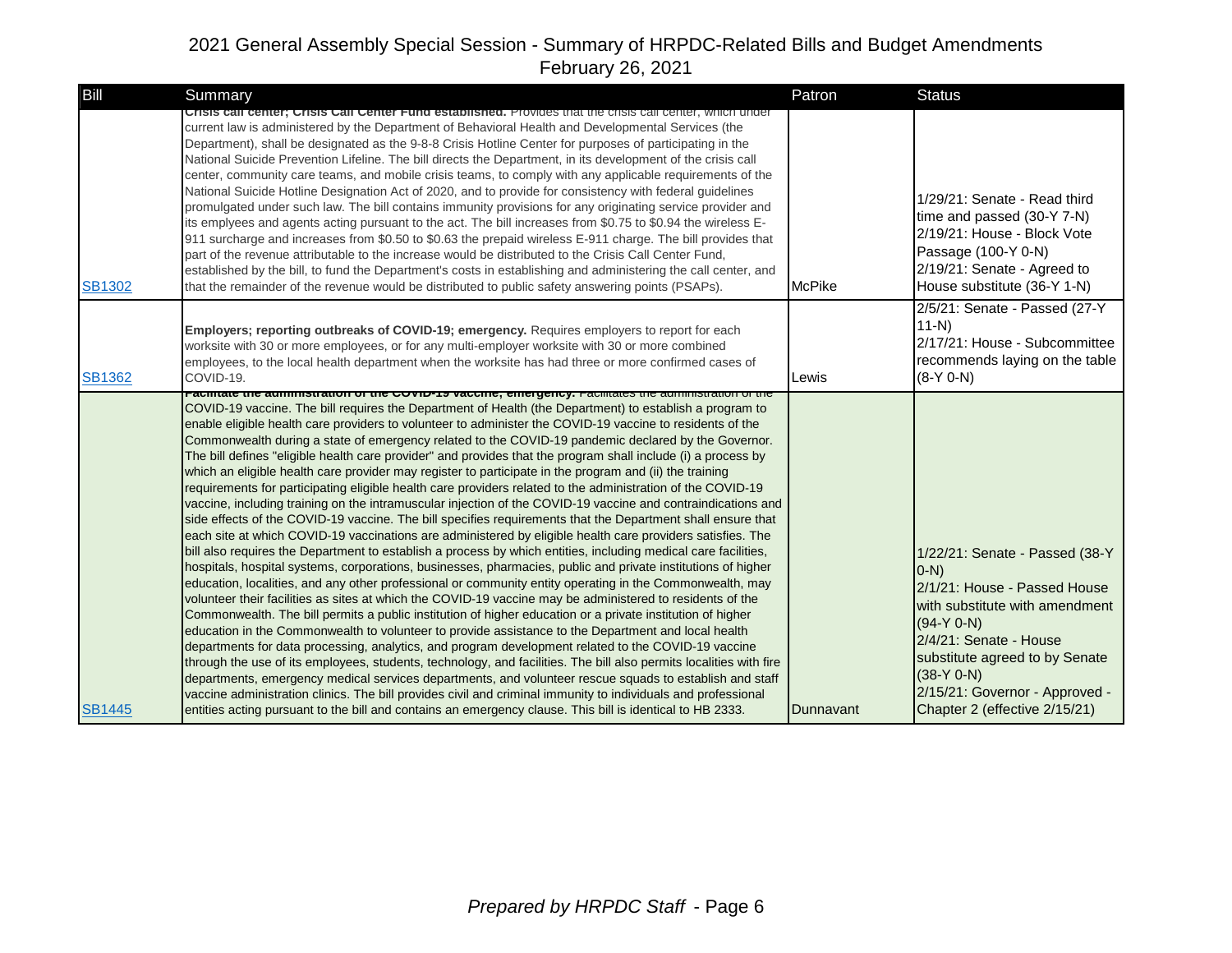| Bill                    | Summary                                                                                                                                                                                                                                                                                                                                                                                                                                                                                                                                                                                                                                                                                                                                                                                                                                                                                                                                                                                                                                                                                                                                                                                                                                                                                                         | Patron      | <b>Status</b>                                                                                                                                                 |
|-------------------------|-----------------------------------------------------------------------------------------------------------------------------------------------------------------------------------------------------------------------------------------------------------------------------------------------------------------------------------------------------------------------------------------------------------------------------------------------------------------------------------------------------------------------------------------------------------------------------------------------------------------------------------------------------------------------------------------------------------------------------------------------------------------------------------------------------------------------------------------------------------------------------------------------------------------------------------------------------------------------------------------------------------------------------------------------------------------------------------------------------------------------------------------------------------------------------------------------------------------------------------------------------------------------------------------------------------------|-------------|---------------------------------------------------------------------------------------------------------------------------------------------------------------|
| <b>HB1800</b><br>299#5c | Supplant Mass Vaccination Program with Federal Funds. This amendment supplants \$30.2 million the<br>first year and \$59.1 million the second year to support the Commonwealth's mass vaccination efforts in<br>response to the COVID-19 pandemic. On December 27, 2020, the federal Consolidated Appropriations Act,<br>2021 was signed into law which provides substantial federal assistance to support states in vaccine<br>administration efforts. Virginia's share of this funding is \$77.1 million. With this additional federal support, the<br>general fund added in the introduced budget can be supplanted with federal funds. The new federal funding<br>is not sufficient to fully supplant all \$89.3 million of general fund in the biennium, however, Coronavirus<br>Relief Funds (CRF) allocated to the Department of Medical Assistance Services have not been fully utilized,<br>so this amendment includes \$12.2 million in the first year in CRF funds. A separate amendment in Central<br>Appropriations reflects the change in the allocation of CRF funds.                                                                                                                                                                                                                            |             | Conference Report                                                                                                                                             |
| <b>HB1100</b><br>410#1c | Continue Emergency Shelter Upgrade Assistance Fund Grants. This amendment adds \$2.5 million the<br>second year from the general fund to continue funding for the Emergency Shelter Upgrade Assistance Fund<br>to aid local governments in proactively preparing for emergency sheltering situations on an on-going basis                                                                                                                                                                                                                                                                                                                                                                                                                                                                                                                                                                                                                                                                                                                                                                                                                                                                                                                                                                                       |             | Conference Report                                                                                                                                             |
| <b>HB1800</b><br>410#2c | ב equity and inclusion in Disaster Response. This amendment provides בecond year for a<br>program manager position that will be responsible for the creation and coordination of a formalized Partners<br>in Preparedness Program and community outreach campaign. This position will work to ensure that the<br>agency thoroughly engages with partners that can promote and enhance programs and communication by<br>serving as trusted messengers within their communities. These partners come from all industries including<br>but not limited to advocacy groups; education; business/commerce; faith-based; health care; nonprofits; and<br>government agencies. This program will be data-driven and provide critical resources and support needed to<br>be prepared and resilient, including but not limited to preparedness brochures, real-time emergency<br>information, and access to disaster-focused webinars, forums, town halls, and other events. The position<br>would be responsible for engaging with all VDEM divisions and the Virginia Emergency Support Team to<br>ensure response and recovery plans and procedures take equity and inclusion into consideration and serve<br>as a liaison during disasters to vulnerable communities by working with the trusted community partners. |             | Conference Report                                                                                                                                             |
| Energy                  |                                                                                                                                                                                                                                                                                                                                                                                                                                                                                                                                                                                                                                                                                                                                                                                                                                                                                                                                                                                                                                                                                                                                                                                                                                                                                                                 |             |                                                                                                                                                               |
| <b>HB1834</b>           | Electric utilities; closure of carbon-emitting generating units. Requires each owner of a large carbon-<br>emitting power plant to provide a facility retirement study every 18 months. The bill requires that whenever a<br>generation asset owner makes the decision to close a plant, such owner must provide notice to relevant<br>localities and state agencies within 14 days of making that decision.                                                                                                                                                                                                                                                                                                                                                                                                                                                                                                                                                                                                                                                                                                                                                                                                                                                                                                    | Subramanyam | 1/29/21: House - Block Vote<br>Passage (99-Y 0-N)<br>2/18/21: Senate - Passed with<br>substitute (39-Y 0-N)<br>2/22/21: House - Vote -<br>Adoption (98-Y 0-N) |
| <b>HB1855</b>           | <b>Department of Mines, Minerals and Energy.</b> Department of Mines, Minerals and Energy. Renames the<br>Department of Mines, Minerals and Energy as the Department of Energy. Within the Department, the bill<br>renames the Division of Mined Land Reclamation as the Division of Mined Land Repurposing and renames<br>the Division of Energy as the Division of Renewable Energy and Energy Efficiency. The bill makes<br>substantive changes, removing the requirement that the Chief of the Division of Mines be appointed by the<br>Governor and authorizing an employee other than the Virginia Gas and Oil Inspector to serve as the principal<br>executive of the staff of the Virginia Gas and Oil Board. The bill also provides that the Chief Clean Energy<br>Policy Advisor shall be appointed by the Governor. The bill removes or updates outdated language.                                                                                                                                                                                                                                                                                                                                                                                                                                   | Sullivan    | 1/19/21: House - VOTE:<br>Passage (69-Y 30-N)<br>2/25/21: Senate - Passed (36-Y<br>$3-N$                                                                      |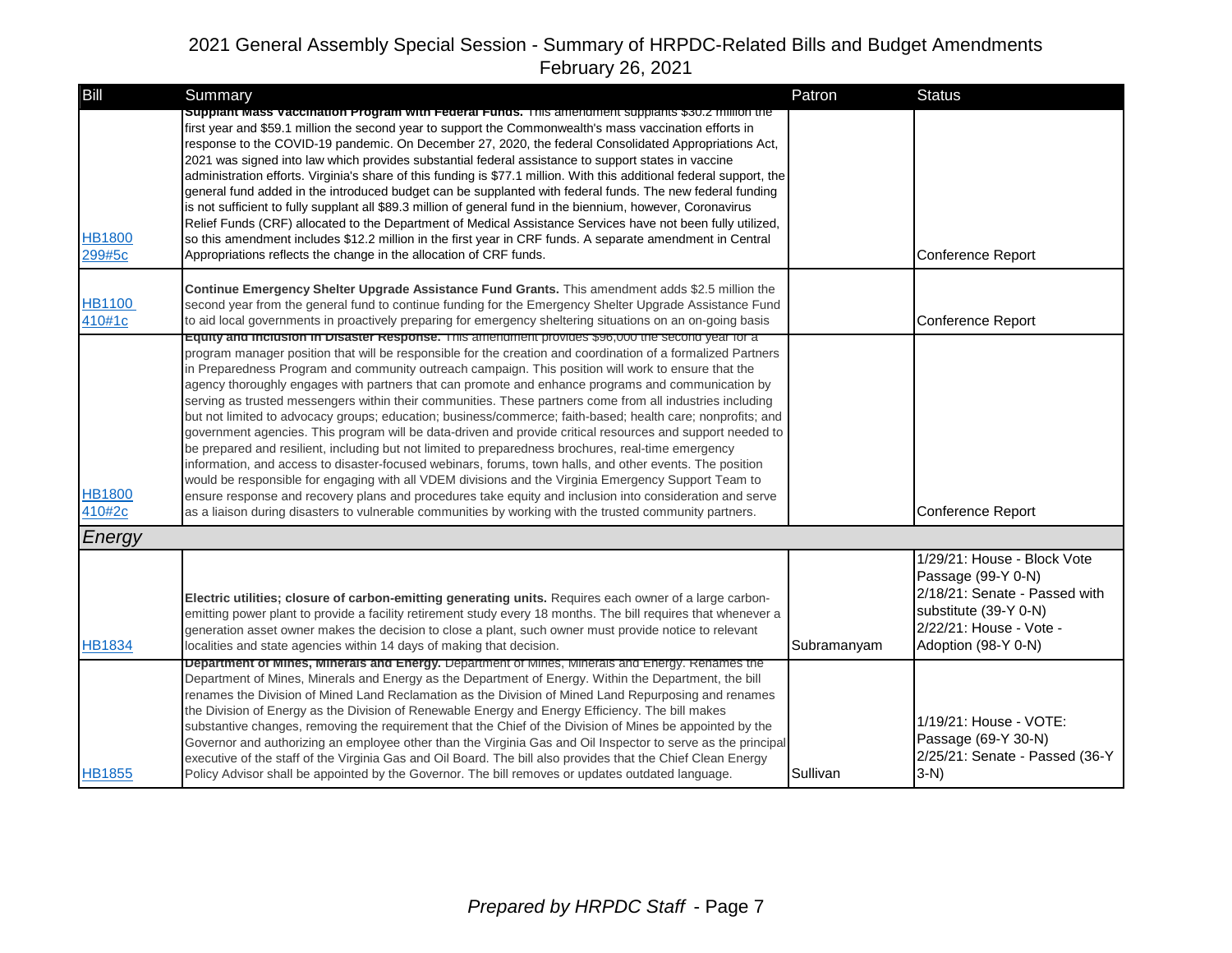| Bill          | Summary                                                                                                                                                                                                                                                                                                                                                                                                                                                                                                                                                                                                                                                                                                                                                                                                                                                                                                                                                                                                                                                                                                                                                                                                                                      | Patron  | <b>Status</b>                                                                                                                                                             |
|---------------|----------------------------------------------------------------------------------------------------------------------------------------------------------------------------------------------------------------------------------------------------------------------------------------------------------------------------------------------------------------------------------------------------------------------------------------------------------------------------------------------------------------------------------------------------------------------------------------------------------------------------------------------------------------------------------------------------------------------------------------------------------------------------------------------------------------------------------------------------------------------------------------------------------------------------------------------------------------------------------------------------------------------------------------------------------------------------------------------------------------------------------------------------------------------------------------------------------------------------------------------|---------|---------------------------------------------------------------------------------------------------------------------------------------------------------------------------|
| <b>HB1859</b> | Local financing of clean energy and other programs; when owner costs are incurred. Changes the<br>parameters for local ordinances authorizing loan contracts for the installation by property owners of clean<br>energy, resiliency, or stormwater management improvements. The bill provides that if the property owner<br>incurred the costs of improvements to be refinanced or reimbursed within the two years prior to the closing<br>date of the financing, the loan amount may include the total costs of the improvements to be refinanced or<br>reimbursed. The bill removes the requirement that the applicable local ordinance include the proposed<br>interest rate for the loan program and the maximum aggregate dollar amount that may be financed with<br>respect to a property, and it provides that no loan offered under the program shall be used to improve a<br>residential dwelling that contains fewer than five dwelling units or a residential condominium. The bill alters<br>the fee options available to the locality and provides that the placement of a voluntary special assessment<br>lien does not require a new assessment of the value of the real property. The bill contains technical<br>amendments. | Guy     | 1/20/21: House - VOTE:<br>Passage (61-Y 38-N)<br>2/3/21: Senate - Passed (26-Y<br>$12-N 1-A$<br>2/11/21: Governor - Action<br>Deadline 3/10/21                            |
| <b>HB1919</b> | Local green banks. Authorizes a locality, by ordinance, to establish a green bank to promote the<br>investment in clean energy technologies in its locality and provide financing for clean energy technologies,<br>defined in the bill. The bill establishes certain powers and functions of a green bank, including developing<br>rules and procedures, financing and providing loans for clean energy projects, and stimulating demand for<br>renewable energy. The bill requires the green bank to be a public entity, quasi-public entity, or nonprofit<br>entity and requires the locality to hold a hearing and publish notice in a newspaper of general circulation prior<br>to establishing the green bank.                                                                                                                                                                                                                                                                                                                                                                                                                                                                                                                         | Kory    | 2/3/21: House - Vote - Passage<br>$(55-Y 43-N)$<br>2/15/21: Senate - Passed with<br>substitute (25-Y 13-N)<br>2/19/21: House - Agreed to<br>Senate substitute (56-Y 42-N) |
| <b>HB1925</b> | Virginia Brownfield and Coal Mine Renewable Energy Grant Fund and Program;<br>handbook. Establishes the Virginia Brownfield and Coal Mine Renewable Energy Grant Fund and Program<br>(the Fund and Program). The bill provides that no allocation of funds shall be made to the Fund or Program<br>unless federal funds are available to cover the cost of such allocation. The Fund and Program shall be<br>administered by the Department of Mines, Minerals and Energy for the purpose of awarding grants to<br>renewable energy projects that are located on brownfields or previously coal mined lands, both defined in the<br>bill. Grants are to be awarded on a basis of \$500 per kilowatt of nameplate capacity from renewable energy<br>sources that are located on previously coal mined lands and \$100 per kilowatt of nameplate capacity from<br>renewable energy sources that are located on brownfields.                                                                                                                                                                                                                                                                                                                    | Kilgore | 1/28/21: House - - Block Vote<br>Passage (100-Y 0-N)<br>2/18/21: Senate - Passed (39-Y<br>$(0-N)$<br>2/25/21: Governor - Action<br>Deadline 3/31/21                       |
| <b>HB2148</b> | Small renewable energy projects; energy storage. Includes in the definition of a "small renewable energy<br>project" certain energy storage facilities and projects that include storage facility components. Such facilities<br>are eligible for special permitting, review, and inspection requirements. The bill directs the Department of<br>Environmental Quality to promulgate initial regulations to implement the provisions of the bill by January 1,<br>2022.                                                                                                                                                                                                                                                                                                                                                                                                                                                                                                                                                                                                                                                                                                                                                                      | Willett | 2/1/21: House - Read third time<br>and passed House (89-Y 9-N)<br>2/25/21: Senate - Passed (38-Y<br>$0-N 1-A$                                                             |
| <b>HB2201</b> | Solar and energy storage projects; siting agreements throughout the Commonwealth. Expands<br>existing provisions related to siting agreements for solar projects located in an opportunity zone to include<br>energy storage projects and makes the provisions statewide. The bill provides that its provisions shall not<br>apply to any energy storage project that has received zoning and site plan approval, preliminary or<br>otherwise, from the host locality before January 1, 2021. The bill also provides that its provisions shall not<br>become effective with respect to energy storage projects unless the General Assembly approves legislation<br>that authorizes localities to adopt an ordinance for taxation of energy storage projects such as solar projects<br>with a local option for machinery and tools tax or solar revenue share. The bill further provides that a locality<br>may grant a special exception for an energy storage project.                                                                                                                                                                                                                                                                      | Jones   | 1/27/21: House - Vote - Passage<br>$(71-Y 29-N)$<br>2/17/21: Senate - Passed (34-Y<br>$3-N 1-A$ )<br>2/25/21: Governor - Action<br>Deadline 3/31/21                       |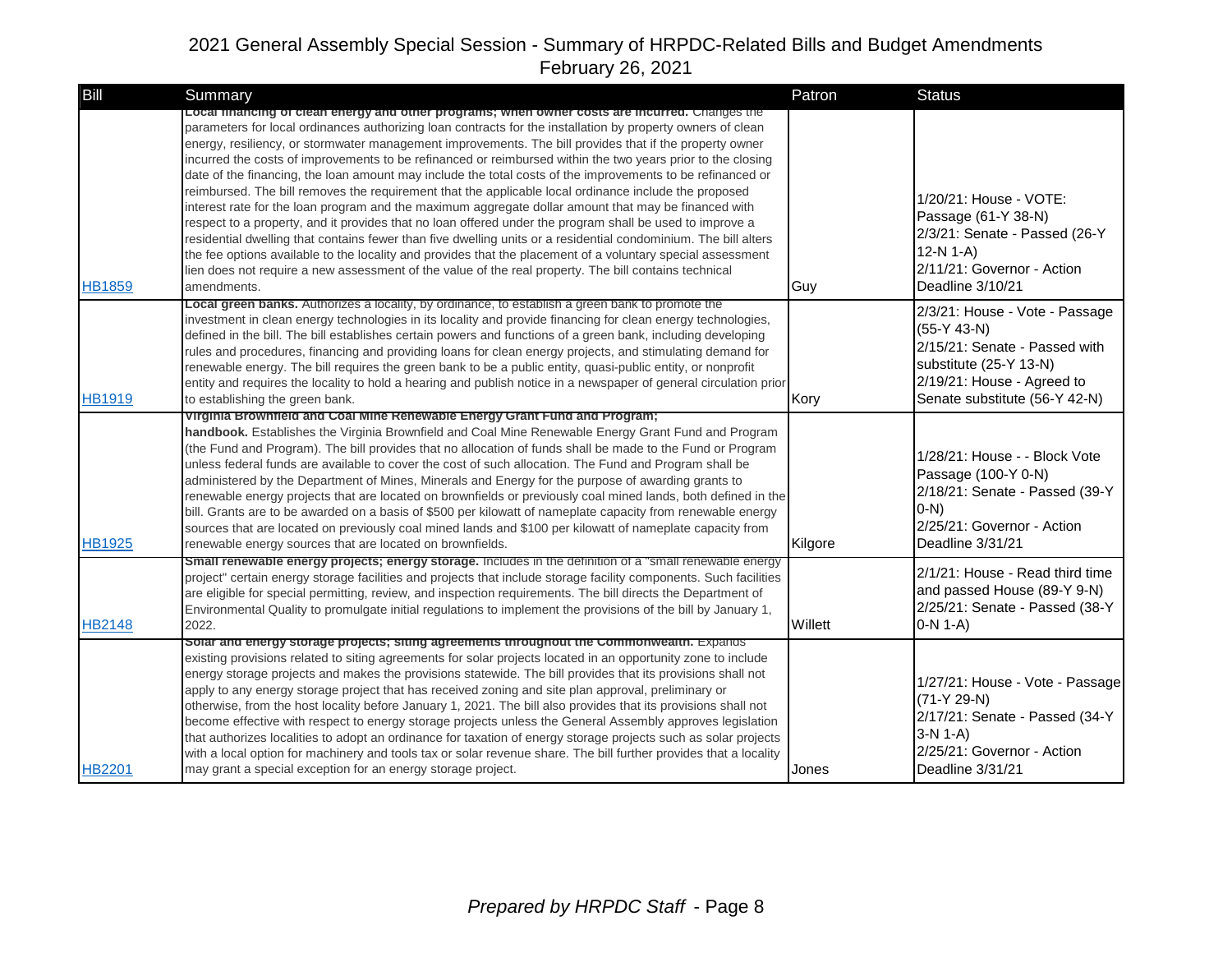| Bill          | <b>Summary</b>                                                                                                                                                                                                                                                                                                                                                                                                                                                                                                                                                                                                                                                                                                                                                                                                                                                                                                                                                                                                                                                                                                                                  | Patron          | <b>Status</b>                                                                                                                                                                    |
|---------------|-------------------------------------------------------------------------------------------------------------------------------------------------------------------------------------------------------------------------------------------------------------------------------------------------------------------------------------------------------------------------------------------------------------------------------------------------------------------------------------------------------------------------------------------------------------------------------------------------------------------------------------------------------------------------------------------------------------------------------------------------------------------------------------------------------------------------------------------------------------------------------------------------------------------------------------------------------------------------------------------------------------------------------------------------------------------------------------------------------------------------------------------------|-----------------|----------------------------------------------------------------------------------------------------------------------------------------------------------------------------------|
| <b>HB2269</b> | Revenue share for solar energy projects and energy storage systems. Allows localities to assess a<br>revenue share of up to \$1400 per megawatt on energy storage systems. The bill provides that on July 1,<br>2026, and every five years thereafter, the maximum amount of the revenue share that a locality may impose<br>on certain solar energy projects and energy storage systems shall be increased by 10 percent. No increase<br>may be made to any revenue share imposed by a locality on a solar energy project or energy storage<br>systems for which an application has been filed with the locality and such application has been approved<br>prior to January 1, 2021.                                                                                                                                                                                                                                                                                                                                                                                                                                                           | <b>Heretick</b> | 2/1/21: House - Read third time<br>and passed House (91-Y 8-N)<br>2/18/21: Senate - Passed (37-Y<br>$1-N 1-A$<br>2/25/21: Governor - Action<br>Deadline 3/31/21                  |
| <b>SB1207</b> | Solar and energy storage projects; siting agreements and special exceptions throughout the<br>Commonwealth. Expands existing provisions related to siting agreements and zoning special exceptions for<br>solar projects located in an opportunity zone to include energy storage projects and makes the provisions<br>statewide. The bill provides that its provisions shall not apply to any energy storage project that has received<br>zoning and site plan approval, preliminary or otherwise, from the host locality before January 1, 2021. The<br>bill also provides that its provisions shall not become effective with respect to energy storage projects unless<br>the General Assembly approves legislation that authorizes localities to adopt an ordinance for taxation of<br>energy storage projects such as solar projects with a local option for machinery and tools tax or solar<br>revenue share.                                                                                                                                                                                                                           | <b>Barker</b>   | 1/29/21: Senate - Read third<br>time and passed (37-Y 0-N)<br>2/24/21: House - Vote - Passage<br>(81-Y 15-N 2-A)                                                                 |
| <b>SB1258</b> | Solar projects; erosion and sediment control plan review. Requires any locality that does not operate a<br>regulated MS4 and for which the Department did not administer a VSMP as of July 1, 2020, to notify the<br>Department of Environmental Quality (the Department) if it decides to have the Department provide the<br>locality with (i) review of a required erosion and sediment control plan and (ii) a recommendation on the<br>plan's compliance with the requirements of the Erosion and Sediment Control Law and the State Water<br>Control Board's regulations, for any solar project and its associated infrastructure with a rated electrical<br>generation capacity exceeding five megawatts. The bill provides certain procedural steps for the Department<br>and VESCP authority for a locality to take in reviewing the plan and making recommendations and<br>decisions. The provisions of the bill are contingent on funding in a general appropriation act.                                                                                                                                                             | Marsden         | 2/4/21: Senate - Passed (39-Y 0-<br>N)<br>2/24/21: House - Block Vote<br>Passage with amendments (97-<br>$Y$ 0-N)<br>2/25/21: Senate - Agreed to<br>House amendments (28-Y 10-N) |
| <b>SB1282</b> | Greenhouse gas emissions inventory; regulations. Directs the Department of Environmental Quality to<br>conduct a statewide baseline and projection inventory of all greenhouse gas emissions and to update such<br>inventory every four years. The bill requires that the inventory be published and included in the annual report<br>of the State Air Pollution Control Board. The bill also authorizes the Board to adopt regulations necessary to<br>collect data needed to conduct, update, and maintain the inventory. The bill e x e m p ts proprietary<br>information collected by the Department from the mandatory disclosure requirements of the Virginia<br>Freedom of Information Act.                                                                                                                                                                                                                                                                                                                                                                                                                                              | Morrissey       | 2/5/21: Senate - Read third time<br>and passed Senate (22-Y 16-N)<br>2/22/21: House - Vote - Passage<br>$(56-Y 4-N)$                                                             |
| <b>SB1284</b> | Commonwealth Clean Energy Policy. Establishes the Commonwealth Clean Energy Policy, replacing the<br>Commonwealth Energy Policy. The bill sets out the energy policy and objectives of the Commonwealth<br>Clean Energy Policy, which include: (i) the Commonwealth recognizes that effectively addressing climate<br>change and enhancing resilience will advance the health, welfare, and safety of the residents of the<br>Commonwealth and that addressing climate change requires reducing greenhouse gas emissions across<br>the Commonwealth's economy sufficient to reach net-zero emission by 2045 in all sectors, including the<br>electric power, transportation, industrial, agricultural, building, and infrastructure sectors; (ii) the<br>Commonwealth recognizes the need to promote environmental justice and ensure that it is carried out<br>throughout the Commonwealth and the need to address and prevent energy inequities in historically<br>economically disadvantaged communities; and (iii) the Commonwealth must continue to prioritize economic<br>competiveness and workforce development in an equitable manner. | Favola          | 2/5/21: Senate - Read third time<br>and passed Senate (21-Y 18-N)<br>2/19/21: House - Vote - Passage<br>$(55-Y 45-N)$                                                            |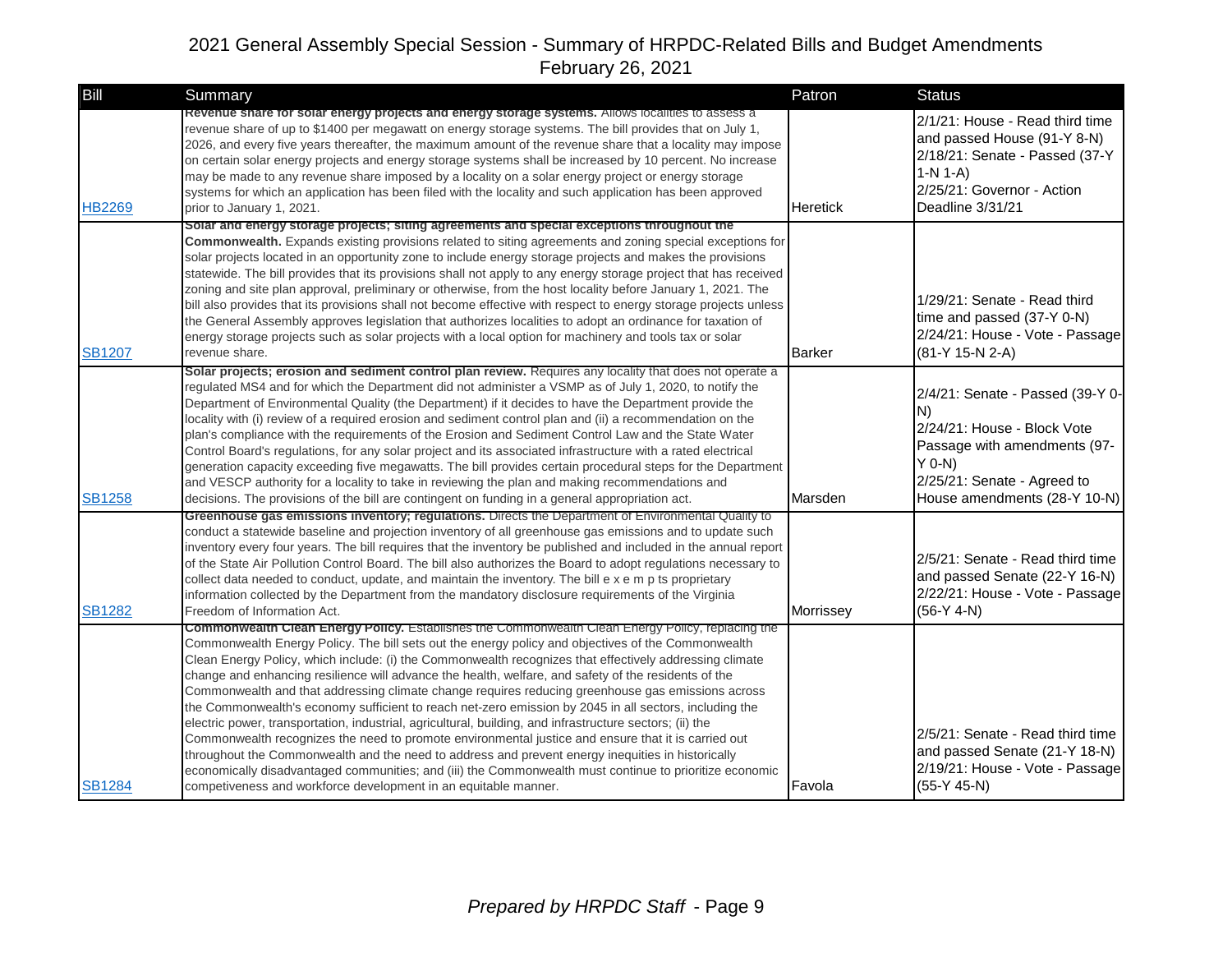| Bill                    | Summary                                                                                                                                                                                                                                                                                                                                                                                                                                                                                                                                                                                                                                                                                                                                                                                                                                                                                                                                                                                                                                                                                                                                                                                                       | Patron         | <b>Status</b>                                                                                                                                                                                            |
|-------------------------|---------------------------------------------------------------------------------------------------------------------------------------------------------------------------------------------------------------------------------------------------------------------------------------------------------------------------------------------------------------------------------------------------------------------------------------------------------------------------------------------------------------------------------------------------------------------------------------------------------------------------------------------------------------------------------------------------------------------------------------------------------------------------------------------------------------------------------------------------------------------------------------------------------------------------------------------------------------------------------------------------------------------------------------------------------------------------------------------------------------------------------------------------------------------------------------------------------------|----------------|----------------------------------------------------------------------------------------------------------------------------------------------------------------------------------------------------------|
| <b>SB1295</b>           | Electric utilities; procurement. Requires a utility, in the construction of certain onshore wind, solar, and<br>energy storage facilities, to procure, subject to a competitive process, equipment from a Virginia-based or<br>United States-based manufacturer using materials or product components made in Virginia or the United<br>States, if reasonably available and competitively priced. Additionally, the bill requires a utility, in the<br>construction of certain offshore wind projects, to develop and submit a plan for review to the State<br>Corporation Commission that includes considerations for the procurement of equipment from a Virginia-<br>based or United States-based manufacturer using materials or product components made in Virginia or the<br>United States, if reasonably available and competitively priced.                                                                                                                                                                                                                                                                                                                                                           | <b>DeSteph</b> | 2/4/21: Senate - Passed (37-Y 0-<br>$N$ 2-A)<br>2/19/21: House - Block Vote<br>Passage (100-Y 0-N)                                                                                                       |
| <b>SB1374</b>           | Carbon Sequestration 1ask Force; report. Directs the Secretary of Natural Resources, jointly with the<br>Secretary of Agriculture and Consumer Services, to convene a task force for the purpose of studying carbon<br>sequestration in the Commonwealth and submit a report of its findings before the first day of the 2022<br>Session of the General Assembly. The bill directs the task force to (i) consider possible methods of<br>increasing carbon sequestration within the natural environment through state land and marine resources use<br>policies; agricultural, aquacultural, and silvicultural practices; and other practices to achieve restoration of<br>natural resources and long term conservation; (ii) recommend short-term and long-term benchmarks for<br>increasing carbon sequestration; (iii) develop a standardized methodology to establish baseline carbon<br>levels and account for increases in carbon sequestration over time; (iv) identify existing carbon markets and<br>considerations relevant to potential participation by the Commonwealth; and (v) identify other potential<br>funding mechanisms to encourage carbon sequestration practices in the Commonwealth. | Lewis          | 2/5/21: Senate - Passed (38-Y 0-<br>N)<br>2/16/21: House - Vote - Passage<br>(79-Y 20-N)<br>2/18/21: Senate - Agreed to<br>House amendments (38-Y 0-N)<br>2/25/21: Governor - Action<br>Deadline 3/31/21 |
|                         | VCCS - Solar Hands-On Instructional Network of Excellence (SHINE), Southside Virginia Community                                                                                                                                                                                                                                                                                                                                                                                                                                                                                                                                                                                                                                                                                                                                                                                                                                                                                                                                                                                                                                                                                                               |                |                                                                                                                                                                                                          |
| <b>HB1800</b><br>220#2c | College. This amendment requests funding for Southside Virginia Community College to implement the<br>Solar Hands-On Instructional Network of Excellence (SHINE) initiative. The initiative is a public-private<br>partnership that provides training for for those seeking employment opportunities in the solar industry. The<br>program identifies the timing and location of solar project development in Virginia and uses that information<br>to focus its training toward job openings as they become available. This targeted approach to workforce<br>training/development maximizes SHINE's ability to connect program graduates with sought-after jobs upon<br>completion of the program.                                                                                                                                                                                                                                                                                                                                                                                                                                                                                                          |                | Conference Report                                                                                                                                                                                        |
| <b>HB1100</b><br>135#1c | Virginia Nuclear Energy Consortium Planning Grant. This amendment would provide \$100,000 GF the<br>first year to the Virginia Nuclear Energy Consortium Authority as a one-time planning grant to develop a<br>nuclear research and innovation hub in Virginia.                                                                                                                                                                                                                                                                                                                                                                                                                                                                                                                                                                                                                                                                                                                                                                                                                                                                                                                                              |                | Conference Report                                                                                                                                                                                        |
| <b>HB1100</b><br>377#3c | Energy Storage Projects: HB 2148 / SB 1207. This amendment provides \$115,000 the second year from<br>the general fund and one position for the Department of Environmental Quality to administer permit-by-rule<br>applications for energy storage projects pursuant to the provisions of House Bill 2148 and Senate Bill 1207<br>of the 2021 General Assembly.                                                                                                                                                                                                                                                                                                                                                                                                                                                                                                                                                                                                                                                                                                                                                                                                                                              |                | Conference Report                                                                                                                                                                                        |
| Environment/Recycling   |                                                                                                                                                                                                                                                                                                                                                                                                                                                                                                                                                                                                                                                                                                                                                                                                                                                                                                                                                                                                                                                                                                                                                                                                               |                |                                                                                                                                                                                                          |
| <b>HB1801</b>           | Disposing of litter; penalty. Increases the minimum fine for dumping or disposing of litter, trash, or other<br>unsightly matter on public or private property from \$250 to \$500.                                                                                                                                                                                                                                                                                                                                                                                                                                                                                                                                                                                                                                                                                                                                                                                                                                                                                                                                                                                                                           | Edmunds        | 2/3/21: House - Vote - Passage<br>$(65-Y 32-N)$<br>2/17/21: Senate - Passed (23-Y<br>$14-N$<br>2/25/21: Governor - Action<br>Deadline 3/31/21                                                            |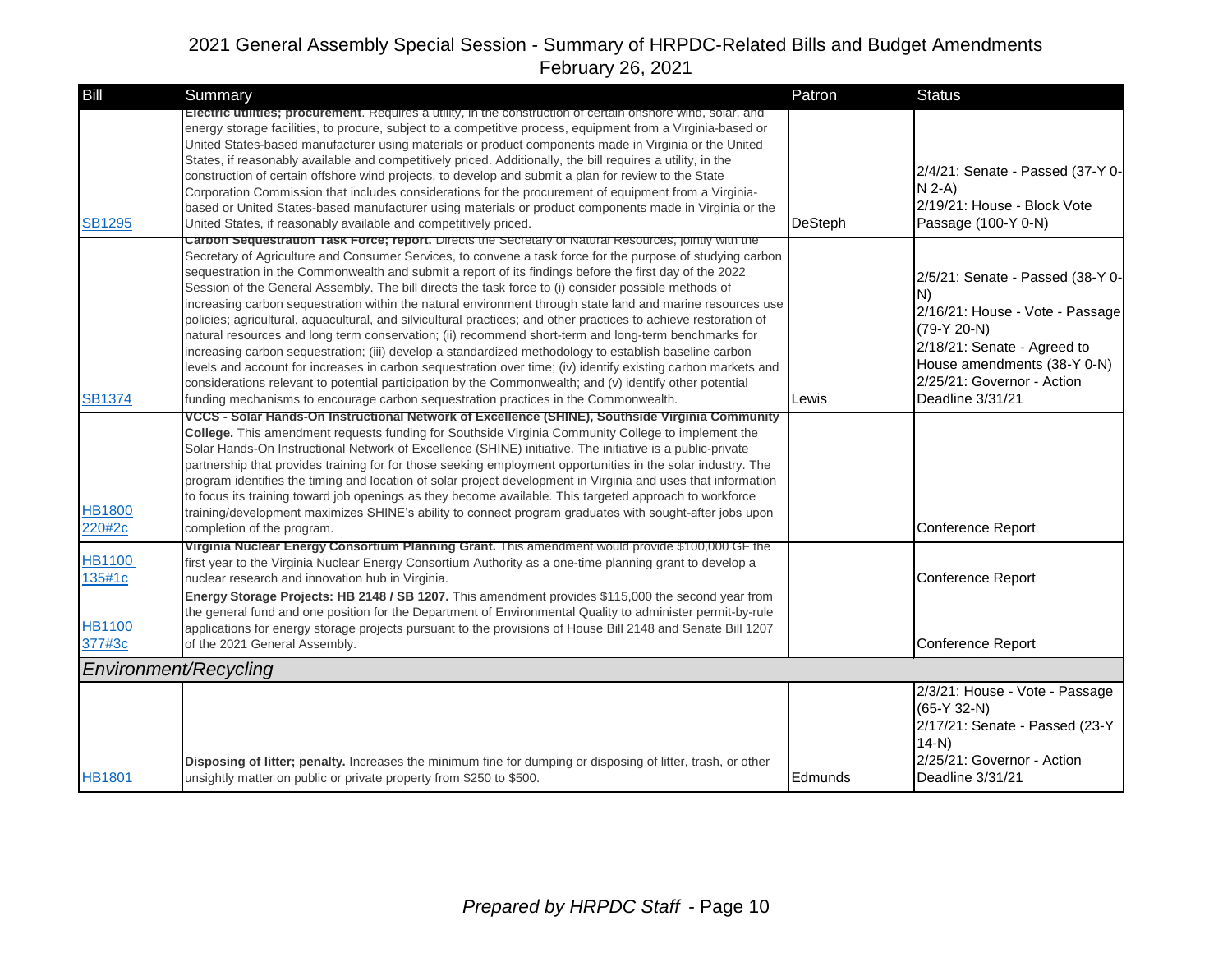| Bill                    | Summary                                                                                                                                                                                                                                                                                                                                                                                                                                                                                                                                                                                                                                                                                                                                                                                                                                                                                                                                                    | Patron        | <b>Status</b>                                                                                                                                                                   |
|-------------------------|------------------------------------------------------------------------------------------------------------------------------------------------------------------------------------------------------------------------------------------------------------------------------------------------------------------------------------------------------------------------------------------------------------------------------------------------------------------------------------------------------------------------------------------------------------------------------------------------------------------------------------------------------------------------------------------------------------------------------------------------------------------------------------------------------------------------------------------------------------------------------------------------------------------------------------------------------------|---------------|---------------------------------------------------------------------------------------------------------------------------------------------------------------------------------|
| <b>HB2159</b>           | Release of balloon prohibited; civil penalty. Prohibits any individual 16 years of age or older or other<br>person, including a corporation, from intentionally releasing, discarding, or causing to be released or<br>discarded any nonbiodegradable balloon outdoors and provides that any person convicted of such violation<br>is liable for a civil penalty of \$25 per balloon, to be paid into the Game Protection Fund. The bill provides that<br>if a person under the age of 16 releases a balloon at the instruction of an adult, the adult shall be liable for<br>the civil penalty. Current law prohibits a person from knowingly releasing 50 or more such balloons within an<br>hour and sets the civil penalty at \$5 per balloon, with the proceeds deposited into the Lifetime Hunting and<br>Fishing Endowment Fund.                                                                                                                    | Guy           | 1/25/21: House - Vote - Passage<br>(59-Y 40-N 1-A)<br>2/18/21: Senate - Passed (22-Y<br>$17-N$<br>2/25/21: Governor - Action<br>Deadline 3/31/21                                |
| <b>HJ527</b>            | Study; Department of Conservation and Recreation and Virginia Department of Agriculture and<br><b>Consumer Services; invasive plant species work group; report.</b> Requests the Department of<br>Conservation and Recreation, jointly with the Department of Agriculture and Consumer Services, to establish<br>a work group to study the sale and use of invasive plant species. The resolution requests that the<br>departments work with several state agencies, conservation nonprofits, and plant industry and agriculture<br>groups to develop recommendations regarding statutory and regulatory changes intended to reduce or<br>eliminate the sale and use of invasive plant species in the Commonwealth and promote the sale and use of<br>native plants.                                                                                                                                                                                       | <b>Bulova</b> | 1/26/21: House - Vote - Agree to<br>$(98-Y 0-N)$<br>2/16/21: Senate - Agreed to by<br>Senate with amendments by<br>voice vote<br>2/18/21: House - Vote -<br>Adoption (98-Y 2-N) |
| <b>HJ538</b>            | Access to water; human right. Recognizing that access to clean, potable, and affordable water is a<br>necessary human right.                                                                                                                                                                                                                                                                                                                                                                                                                                                                                                                                                                                                                                                                                                                                                                                                                               | Aird          | 1/26/21: House - Vote - Agree to<br>$(61-Y 33-N)$<br>2/22/21: Senate - Reading<br>waived (39-Y 0-N)                                                                             |
| <b>SB1164</b>           | Advanced recycling; not considered solid waste management; definition. Defines "advanced recycling"<br>as a manufacturing process for the conversion of post-use polymers and recovered feedstocks into basic<br>hydrocarbon raw materials and other materials. The bill provides that advanced recycling shall not be<br>considered solid waste management. The bill also defines "gasification," "post-use polymer," and other<br>terms related to advanced recycling.                                                                                                                                                                                                                                                                                                                                                                                                                                                                                   | Hanger        | 2/5/21: Senate - Passed (34-Y 4-<br>N)<br>2/22/21: House - Vote - Passage<br>$(90-Y 8-N)$                                                                                       |
| <b>SB1290</b>           | Conservevirginia program; established. Establishes in the Department of Conservation and Recreation a<br>data-driven Geographical Information Systems model to prioritize potential conservation areas across the<br>Commonwealth that would provide quantifiable benefits to the citizens of Virginia, known as<br>ConserveVirginia. Aspects of the program include (i) the synthesis of multiple mapped data inputs, divided<br>into categories, each representing a different overarching conservation value, and periodic revision of such<br>values; (ii) access to the model by the public and all state and federal agencies; and (iii) incorporation of the<br>model into acquisition or grant decisions when appropriate. The bill requires the Virginia Land Conservation<br>Foundation to report on the success of the program and incorporate the program into needs assessments<br>for expenditures from the Virginia Land Conservation Fund. | Mason         | 1/25/21: Senate - Read third<br>time and passed (39-Y 0-N)<br>2/22/21: House - Vote - Passage<br>$(55-Y 45-N)$                                                                  |
| <b>SB1319</b>           | Waste Diversion and Recycling Task Force. Requests the Department of Environmental Quality to<br>continue and expand the scope of the Waste Diversion and Recycling Task Force.                                                                                                                                                                                                                                                                                                                                                                                                                                                                                                                                                                                                                                                                                                                                                                            | Hashmi        | 2/4/21: Senate - Constitutional<br>reading dispensed (38-Y 0-N)<br>2/25/21: House - Passed with<br>substitute (55-Y 44-N)                                                       |
| <b>HB1800</b><br>373#1c | Environmental Literacy. This amendment restores \$170,000 from the general fund the second year that<br>was unalloted in Chapter 1289 for the environmental education experiences identified in Item 373,<br>Paragraph K. This request recognizes the commitment Virginia made to its students and the importance<br>environmental education plays developing and nurturing watershed stewards. These funds provide for<br>meaningful interactions and learning opportunities for students throughout the Chesapeake Bay watershed.                                                                                                                                                                                                                                                                                                                                                                                                                        |               | Conference Report                                                                                                                                                               |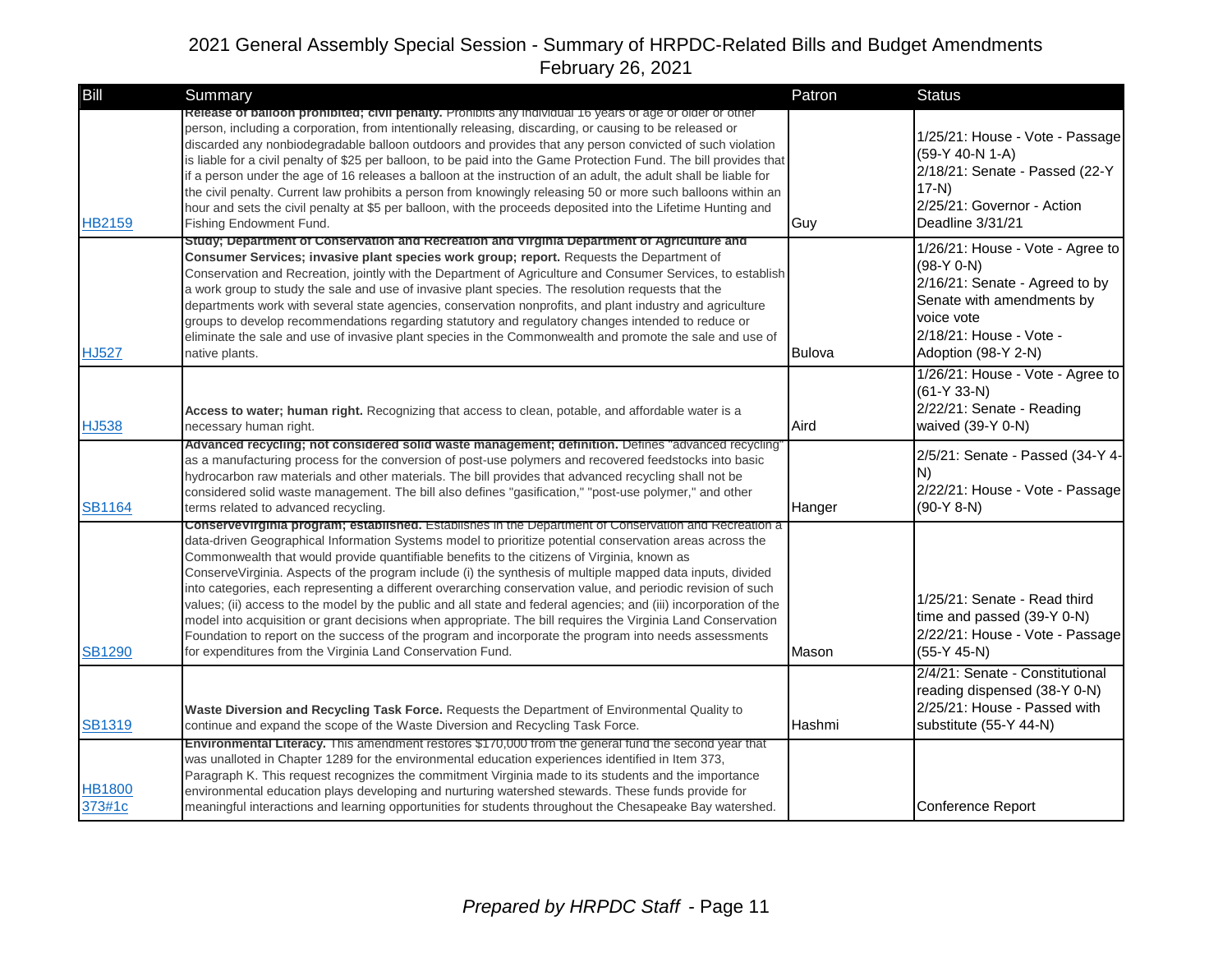| Bill                     | Summary                                                                                                                                                                                                                                                                                                                                                                                                                                                                                                                                                                                                                                                                                                                                                                                                                                                                                                                                                                                                                                                                                                                                                                                                                                                                                                                                                                                                                                                                                                                                                                                 | Patron         | <b>Status</b>                                                                                                          |
|--------------------------|-----------------------------------------------------------------------------------------------------------------------------------------------------------------------------------------------------------------------------------------------------------------------------------------------------------------------------------------------------------------------------------------------------------------------------------------------------------------------------------------------------------------------------------------------------------------------------------------------------------------------------------------------------------------------------------------------------------------------------------------------------------------------------------------------------------------------------------------------------------------------------------------------------------------------------------------------------------------------------------------------------------------------------------------------------------------------------------------------------------------------------------------------------------------------------------------------------------------------------------------------------------------------------------------------------------------------------------------------------------------------------------------------------------------------------------------------------------------------------------------------------------------------------------------------------------------------------------------|----------------|------------------------------------------------------------------------------------------------------------------------|
|                          | <b>Study of Advanced Recycling (language only).</b> This amendment directs the Department of Environmental<br>Quality to study Advanced Recycling, and report its findings to the Chairs of the House Agriculture,                                                                                                                                                                                                                                                                                                                                                                                                                                                                                                                                                                                                                                                                                                                                                                                                                                                                                                                                                                                                                                                                                                                                                                                                                                                                                                                                                                      |                |                                                                                                                        |
| <b>HB1800</b>            | Chesapeake and Natural Resources and Senate Agriculture, Conservation, and Natural Resources                                                                                                                                                                                                                                                                                                                                                                                                                                                                                                                                                                                                                                                                                                                                                                                                                                                                                                                                                                                                                                                                                                                                                                                                                                                                                                                                                                                                                                                                                            |                |                                                                                                                        |
| 376#1c                   | Committees by December 31, 2021.                                                                                                                                                                                                                                                                                                                                                                                                                                                                                                                                                                                                                                                                                                                                                                                                                                                                                                                                                                                                                                                                                                                                                                                                                                                                                                                                                                                                                                                                                                                                                        |                | Conference Report                                                                                                      |
|                          | <b>Environmental Justice</b>                                                                                                                                                                                                                                                                                                                                                                                                                                                                                                                                                                                                                                                                                                                                                                                                                                                                                                                                                                                                                                                                                                                                                                                                                                                                                                                                                                                                                                                                                                                                                            |                |                                                                                                                        |
| HB2074                   | Environmental justice; interagency working group. Establishes the Interagency Environmental Justice<br>Working Group as an advisory council in the executive branch of state government to further environmental<br>justice in the Commonwealth and directs each of the Governor's Secretaries to designate at least one<br>environmental justice coordinator to represent the secretariat as a member of the Working Group. The bill<br>directs the Working Group to focus its work during its first year on the environmental justice of current air<br>quality monitoring practices in Virginia and provides that the Working Group shall expire on July 1, 2031.                                                                                                                                                                                                                                                                                                                                                                                                                                                                                                                                                                                                                                                                                                                                                                                                                                                                                                                    | Simonds        | 2/5/21: House - Vote - Passage<br>$(56-Y 44-N)$<br>2/25/21: Senate - Passed with<br>substitute (21-Y 18-N)             |
| HB2221                   | Environmental permits; community and environmental justice outreach. Requires the applicant for any<br>(i) new or major modified stationary air pollution source, (ii) new landfill or transfer station, (iii) certification of<br>site approval for a hazardous waste facility, (iv) new individual Virginia Pollutant Discharge Elimination<br>System permit, (v) new individual Virginia Water Protection permit, (vi) new individual Virginia Stormwater<br>Management Program permit, (vii) new individual Virginia Pollution Abatement permit, or (viii) individual<br>ground water withdrawal permit for a new ground water withdrawal to complete certain public notice<br>requirements, including (a) holding a public hearing; (b) publishing notices in English and Spanish in a<br>newspaper, on social media, and on signage at the site location at least 60 days prior to such public<br>meeting; (c) mailing notices to interested parties; (d) accepting written comments; (e) transcribing meeting<br>information; and (f) responding to community concerns to the satisfaction of the Department of<br>Environmental Quality. The bill removes an exemption for applicants for a permit to operate a new captive<br>industrial landfill or a new construction-demolition-debris landfill from certain provisions relating to new<br>landfills or transfer stations. The bill also removes an exemption from certain public notice requirements<br>granted to local government or public authority applicants for a permit to operate a landfill or transfer station. | Hayes          | 2/5/21: House - Vote - Passage<br>$(56-Y 43-N)$<br>2/23/21: Senate - Left in ACNR                                      |
| <b>SB1318</b>            | Environmental justice; interagency working group. Establishes the Interagency Environmental Justice<br>Working Group as an advisory council in the executive branch of state government to further environmental<br>justice in the Commonwealth and directs each of the Governor's Secretaries to designate at least one<br>environmental justice coordinator to represent the secretariat as a member of the Working Group. The bill<br>provides that the Working Group shall expire on July 1, 2031.                                                                                                                                                                                                                                                                                                                                                                                                                                                                                                                                                                                                                                                                                                                                                                                                                                                                                                                                                                                                                                                                                  | Hashmi         | 2/5/21: Senate - Read third time<br>and passed $(27-Y 17-N)$<br>2/25/21: House - Passed with<br>substitute (55-Y 44-N) |
| Housing                  |                                                                                                                                                                                                                                                                                                                                                                                                                                                                                                                                                                                                                                                                                                                                                                                                                                                                                                                                                                                                                                                                                                                                                                                                                                                                                                                                                                                                                                                                                                                                                                                         |                |                                                                                                                        |
| <b>HB2072</b>            | Virginia Housing Development Authority; work group to establish Virginia Good Neighbor Next Door<br>program. Directs the Virginia Housing Development Authority to convene a stakeholder work group to<br>establish a plan for the creation of a Virginia Good Neighbor Next Door program, similar to the Good<br>Neighbor Next Door program administered by the U.S. Department of Housing and Urban Development, to<br>provide financial incentives for law-enforcement officers, firefighters, emergency medical services personnel,<br>and teachers to purchase homes within designated revitalization areas in the localities in which they are<br>employed. The bill requires the work group to report its findings and recommendations, including any<br>legislative recommendations, to the Governor and the Chairmen of the House Committee on General Laws<br>and the Senate Committee on General Laws and Technology no later than July 1, 2022.                                                                                                                                                                                                                                                                                                                                                                                                                                                                                                                                                                                                                             | Convirs-Fowler | 1/29/21: House - Block Vote<br>Passage (99-Y 0-N)<br>2/22/21: Senate - Passed (38-Y<br>$0-N 1-A$                       |
| <b>HB1100</b><br>4-14#4c | Update Eviction Moratorium Language (language only). This amendment updates the language included<br>in Chapter 56, 2020 Special Session I, Acts of Assembly to clarify the requirements for landlords and<br>tenants to apply for rental assistance prior to any evictions-related action occurring. The amendment also<br>includes technical changes.                                                                                                                                                                                                                                                                                                                                                                                                                                                                                                                                                                                                                                                                                                                                                                                                                                                                                                                                                                                                                                                                                                                                                                                                                                 | <b>Hashmi</b>  | Conference Report                                                                                                      |
| Retirement               |                                                                                                                                                                                                                                                                                                                                                                                                                                                                                                                                                                                                                                                                                                                                                                                                                                                                                                                                                                                                                                                                                                                                                                                                                                                                                                                                                                                                                                                                                                                                                                                         |                |                                                                                                                        |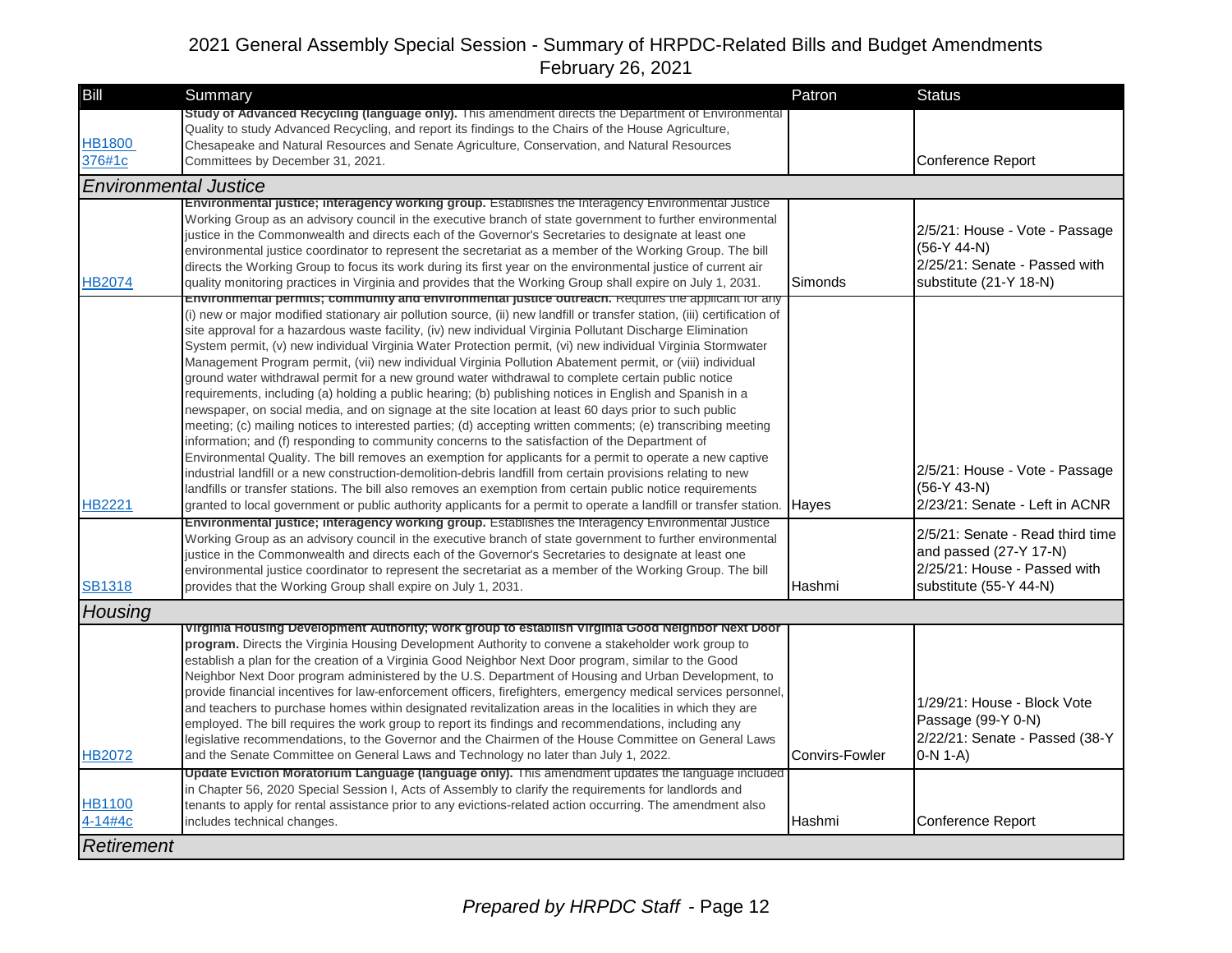| <b>Bill</b>   | Summary                                                                                                                                                                                                                                                                                                                                                                                                                                                                                                                                                                                                                                                                              | Patron                | <b>Status</b>                                                                                                                                                                                                                        |
|---------------|--------------------------------------------------------------------------------------------------------------------------------------------------------------------------------------------------------------------------------------------------------------------------------------------------------------------------------------------------------------------------------------------------------------------------------------------------------------------------------------------------------------------------------------------------------------------------------------------------------------------------------------------------------------------------------------|-----------------------|--------------------------------------------------------------------------------------------------------------------------------------------------------------------------------------------------------------------------------------|
| <b>HB2181</b> | Virginia Retirement System; technical amendments. Makes technical amendments to provisions of the<br>Code of Virginia relating to the Virginia Retirement System to reflect recent changes to federal law and<br>conform terminology to federal law.                                                                                                                                                                                                                                                                                                                                                                                                                                 | King                  | 1/25/21: House - Block Vote<br>Passage (100-Y 0-N)<br>2/17/21: Senate - Passed (39-Y<br>$O-N$<br>2/25/21: Governor - Action<br>Deadline 3/31/21                                                                                      |
| <b>SB1251</b> | Virginia Retirement System; technical amendments. Makes technical amendments to provisions of the<br>Code of Virginia relating to the Virginia Retirement System to reflect recent changes to federal law and<br>conform terminology to federal law.                                                                                                                                                                                                                                                                                                                                                                                                                                 | Newman                | 1/29/21: Senate - Read third<br>time and passed (37-Y 0-N)<br>2/12/21: House - Block Vote<br>Passage (100-Y 0-N)<br>2/22/21: Governor - Action<br>Deadline 3/31/21                                                                   |
|               | <b>Water Resources: Flooding and Resiliency</b>                                                                                                                                                                                                                                                                                                                                                                                                                                                                                                                                                                                                                                      |                       |                                                                                                                                                                                                                                      |
| <b>HB1836</b> | Secretary of Natural Resources. Renames the Secretary of Natural Resources as the Secretary of Natural<br>and Cultural Resources. The bill also designates the Secretary as the Chief Resilience Officer and removes<br>the Virginia Museum of Natural History from the purview of the Secretary.                                                                                                                                                                                                                                                                                                                                                                                    | Plum                  | 1/19/21: House - VOTE:<br>Passage (69-Y 30-N)<br>2/19/21: Senate - Passed with<br>substitute (25-Y 13-N)<br>2/23/21: House - Vote -<br>Rejected (0-Y 96-N)<br>2/25/21: Conference Committee                                          |
| <b>HB2187</b> | Commonwealth Center for Recurrent Flooding Resiliency; development of Flood Resiliency<br>Clearinghouse Program. Directs the Commonwealth Center for Recurrent Flooding Resiliency (the Center)<br>to evaluate the development of a Flood Resiliency Clearinghouse Program and to work with the Department<br>of Conservation and Recreation to evaluate solutions that manage both water quality and flooding and<br>emphasize nature-based solutions. The bill requires the Center to report its findings by November 1, 2021.                                                                                                                                                     | Hodges                | 1/28/21: House - Block Vote<br>Passage (100-Y 0-N)<br>2/19/21: Senate - Passed (39-Y<br>$(0-N)$                                                                                                                                      |
| <b>HB2320</b> | Virginia Residential Property Disclosure Act; required disclosures; repetitive risk loss structure;<br>flood risk information form. Requires the Real Estate Board (the Board) to make available on its website a<br>flood risk information form, the details of which are outlined in the bill. The bill also provides that an owner of<br>residential real property located in the Commonwealth who has actual knowledge that the dwelling unit is a<br>repetitive risk loss structure, as defined in the bill, shall disclose such fact to the purchaser on a form<br>provided by the Real Estate Board on its website. The bill has a delayed effective date of January 1, 2022. | <b>Convirs-Fowler</b> | 2/5/21: House - Vote - Passage<br>$(88-Y 11-N)$<br>2/15/21: Senate - Passed<br>Senate with substitute (39-Y 0-<br>N)<br>2/17/21: House - Agreed to<br>Senate substitute (94-Y 5-N)<br>2/25/21: Governor - Action<br>Deadline 3/31/21 |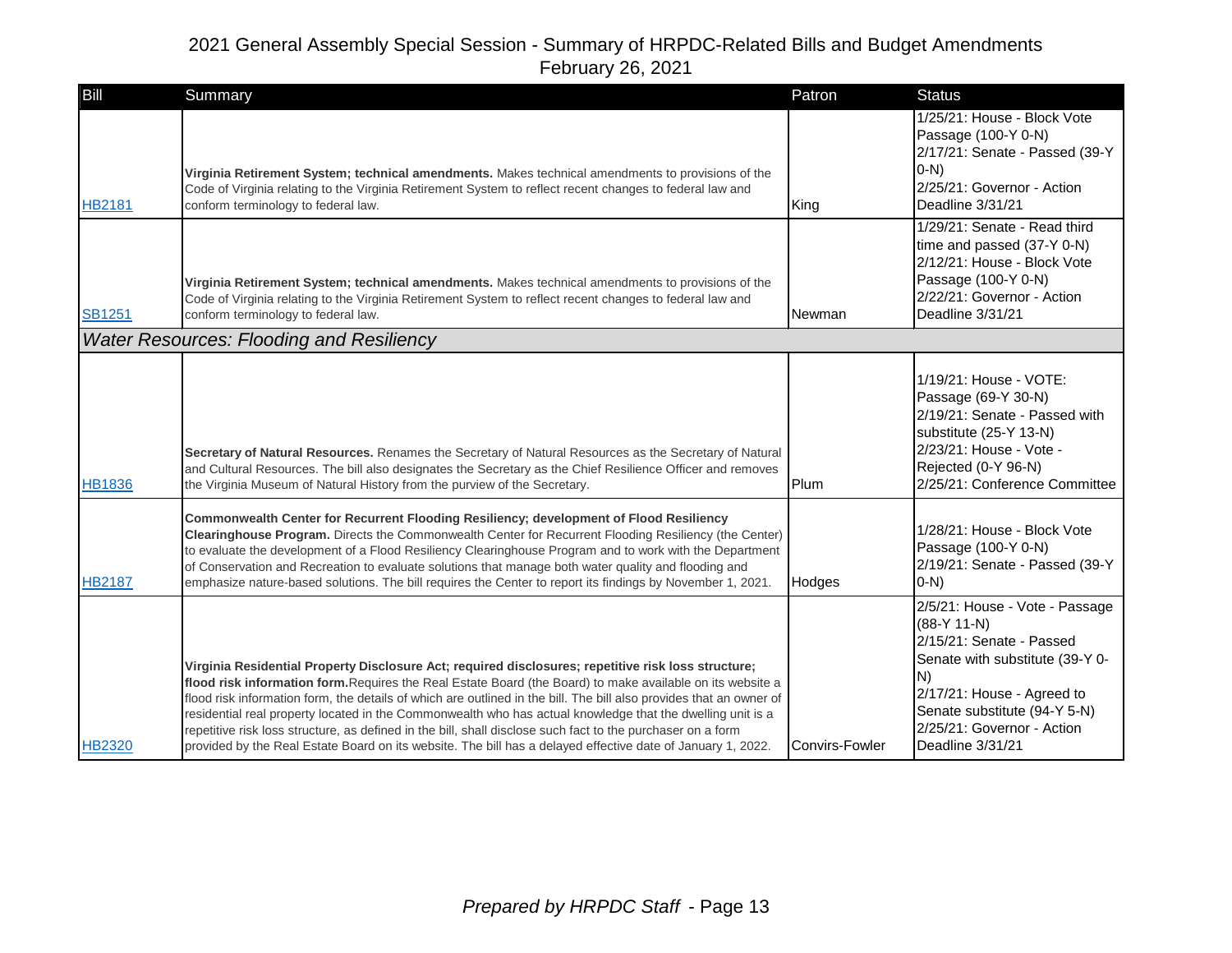| Bill                    | Summary                                                                                                                                                                                                                                                                                                                                                                                                                                                                                                                                                                                                                                                                                                              | Patron        | <b>Status</b>                                                                                                                                                                |
|-------------------------|----------------------------------------------------------------------------------------------------------------------------------------------------------------------------------------------------------------------------------------------------------------------------------------------------------------------------------------------------------------------------------------------------------------------------------------------------------------------------------------------------------------------------------------------------------------------------------------------------------------------------------------------------------------------------------------------------------------------|---------------|------------------------------------------------------------------------------------------------------------------------------------------------------------------------------|
| <b>SB1309</b>           | Local stormwater assistance; flood mitigation and protection. Authorizes grants from a local<br>Stormwater Management Fund to be used for flood mitigation and protection measures that are part of a<br>comprehensive flood mitigation and protection plan adopted by the locality, and requires such grants, where<br>practicable, to prioritize projects that include nature-based practices. Current law allows such funds to be<br>used only for the construction, improvement, or repair of a stormwater management facility or for erosion<br>and sediment control.                                                                                                                                           | Ebbin         | 1/21/21: Senate - Read third<br>time and passed Senate (39-Y 0-<br>N)<br>2/17/21: House - Block Vote<br>Passage (99-Y 0-N)<br>2/24/21: Governor - Action<br>Deadline 3/31/21 |
| <b>SB1389</b>           | Property; flood risk information form. Requires the Real Estate Board (the Board) to make available on<br>its website a flood risk information form, the details of which are outlined in the bill. The bill also provides that<br>an owner of residential real property located in the Commonwealth who has actual knowledge that the<br>dwelling unit is a repetitive risk loss structure, as defined in the bill, shall disclose such fact to the purchaser<br>on a form provided by the Real Estate Board on its website. The bill has a delayed effective date of January<br>1, 2022.                                                                                                                           | Lewis         | 2/4/21: Senate - Passed (39-Y 0-<br>N)<br>2/16/21: House - Vote - Passage<br>$(94-Y 5-N)$<br>2/24/21: Governor - Action<br>Deadline 3/31/21                                  |
| <b>HB1800</b><br>114#1c | Elevated Septic System Pilot Project in Rural Coastal Virginia. This amendment provides \$120,000 over<br>the biennium from the general fund to fund an elevated septic system pilot program at the Middle Peninsula<br>Planning District Commission. Septic systems in coastal Virginia suffer from a constant threat of sea level<br>rise, storm surges, and chronic flooding which can cause catastrophic failures of inground septic systems<br>due to water inundation. The Middle Peninsula Planning District Commission plans to contribute \$10,000 to<br>this pilot project. A companion amendment in Item 302 establishes the parameters of the pilot program.                                             |               | <b>Conference Report</b>                                                                                                                                                     |
| <b>HB1800</b><br>302#3c | Pilot Program to Study Use of Vertically Elevated Septic System (language only). This amendment<br>adds language directing the Virginia Department of Health (VDH) and Department of Environmental Quality,<br>in partnership with the Middle Peninsula Planning District Commission, to initiate a three-year pilot program<br>designed to study the use of engineered septic systems that house and treat sewage effluent in an elevated,<br>self-contained unit suitable for areas with high water tables and susceptible to flooding in Coastal Virginia. A<br>companion amendment in Item 114 provides funding to Middle Peninsula Planning District Commission for<br>costs associated with the pilot program. |               | Conference Report                                                                                                                                                            |
| <b>HB1800</b><br>446#2c | Coastal Virginia Transportation Infrastructure Inundation Study (language only). This amendment<br>includes language requiring VDOT to report annually on the status of what transportation infrastructure in the<br>Coastal Shore region is at risk to inundation from sea-level rise and what is being done to address the<br>concerns.                                                                                                                                                                                                                                                                                                                                                                            |               | <b>Conference Report</b>                                                                                                                                                     |
|                         | Water Resources - Stormwater/Water Supply/Water Quality                                                                                                                                                                                                                                                                                                                                                                                                                                                                                                                                                                                                                                                              |               |                                                                                                                                                                              |
| <b>HB1982</b>           | Nutrient credits; use by facility with certain stormwater discharge permit. Authorizes a facility that has<br>been issued a Virginia Pollution Discharge Elimination System (VPDES) permit regulating stormwater<br>discharges to acquire, use, and transfer nutrient credits for compliance with any waste load allocation<br>established as an effluent limitation in its VPDES permit. Current law allows only a facility registered under<br>the Industrial Stormwater General Permit to use nutrient credits for such purpose.                                                                                                                                                                                  | <b>Bulova</b> | 1/25/21: House - Block Vote<br>Passage (100-Y 0-N)<br>2/19/21: Senate - Passed (39-Y<br>$O-N$                                                                                |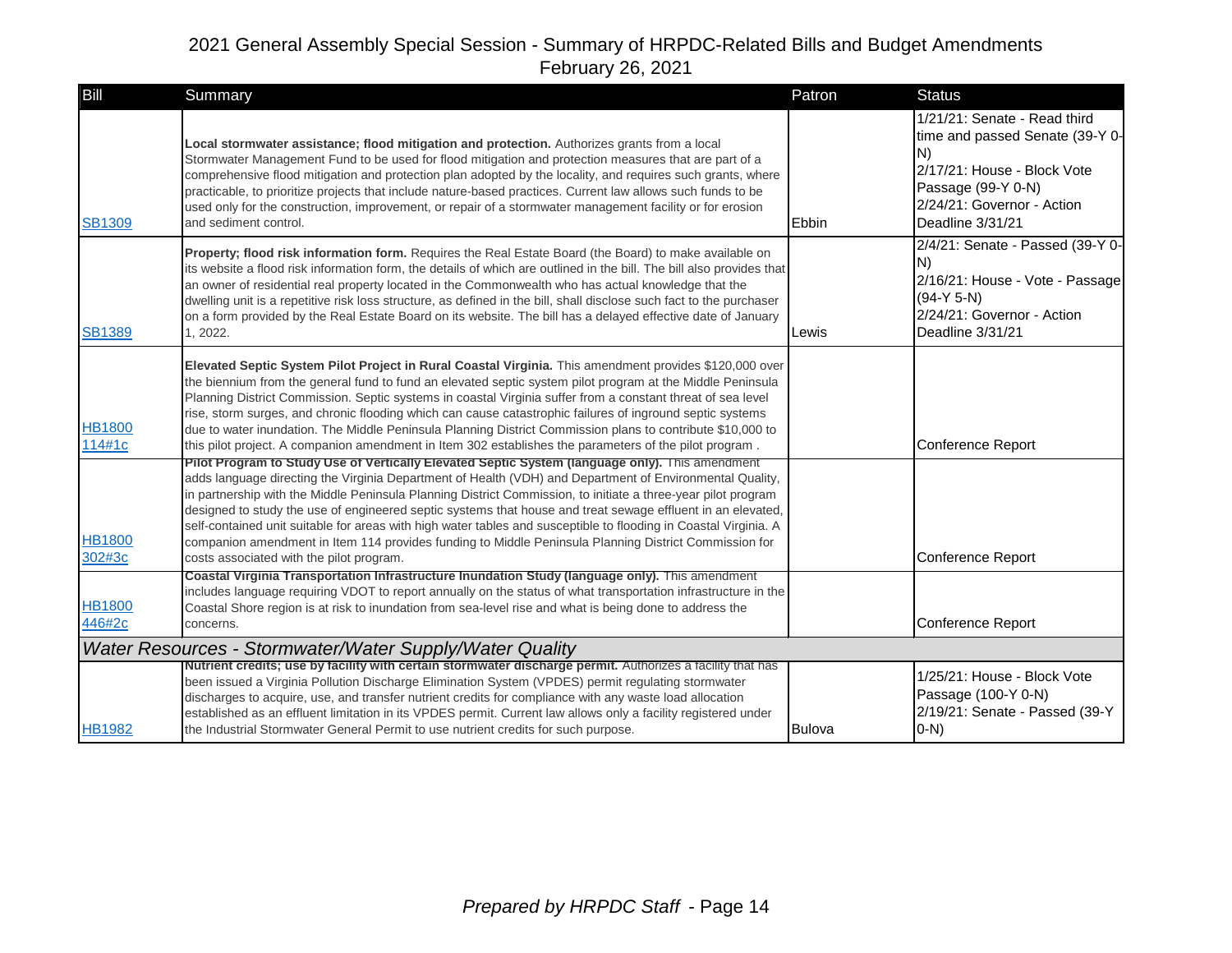| Bill          | Summary                                                                                                                                                                                                                                                                                                                                                                                                                                                                                                                                                                                                                                                                                                                                                                                                                                                                                 | Patron    | <b>Status</b>                                                                                                                                                          |
|---------------|-----------------------------------------------------------------------------------------------------------------------------------------------------------------------------------------------------------------------------------------------------------------------------------------------------------------------------------------------------------------------------------------------------------------------------------------------------------------------------------------------------------------------------------------------------------------------------------------------------------------------------------------------------------------------------------------------------------------------------------------------------------------------------------------------------------------------------------------------------------------------------------------|-----------|------------------------------------------------------------------------------------------------------------------------------------------------------------------------|
| <b>HB2129</b> | Chesapeake Bay; wastewater treatment; Enhanced Nutrient Removal Certainty Program. Requires the<br>State Water Control Board to adopt regulations establishing a Phase III Watershed Implementation Plan<br>Enhanced Nutrient Removal Certainty Program (ENRC Program), consisting of a number of total nitrogen<br>and total phosphorous waste load allocation reductions assigned to particular water treatment facilities with<br>schedules for compliance. The bill provides that the ENRC Program shall operate in lieu of certain<br>Chesapeake Bay waste load regulations. The bill directs the Board to modify affected discharge permits to<br>incorporate the provisions of the ENRC Program and requires certain compliance plans due from treatment<br>works beginning February 1, 2023, to address the requirements of the ENRC Program.                                   | Lopez     | 2/3/21: House - Vote - Passage<br>$(58-Y 39-N)$<br>2/25/21: Senate - Passed with<br>substitute (38-Y 1-N)                                                              |
| <b>HB2257</b> | Hampton Roads Sanitation District. Makes numerous changes to the enabling act for the Hampton Roads<br>Sanitation District related to the addition of Northampton and Accomack Counties to the district, including<br>realignment of the residency requirements for Commissioners. Other changes include (i) defining the term<br>"associated water system" and inserting it as appropriate throughout the bill; (ii) amending certain eminent<br>domain powers related to procurement of lands contiguous to the site of an existing sewage disposal system<br>for construction and operation of an expanded sewage disposal system to meet new regulatory<br>requirements, including nutrient removal technology; (iii) altering authority related to rates; and (iv) making<br>various technical and clarifying updates.                                                             | Bloxom    | 2/3/21: House - Vote - Passage<br>$(98-Y 0-N)$<br>2/17/21: Senate - Passed (39-Y<br>$ 0-N\rangle$<br>2/25/21: Governor - Action<br>Deadline 3/31/21                    |
| <b>SB1210</b> | <b>Environmental permit fees.</b> Directs the Director of the Department of Environmental Quality to convene<br>working groups for the purpose of developing annual fee schedules for nonhazardous solid waste<br>management facilities and annual maintenance fees for certain water withdrawal permits to replace the<br>current annual fee schedules.                                                                                                                                                                                                                                                                                                                                                                                                                                                                                                                                | Petersen  | 2/4/21: Senate - Passed (39-Y 0-<br>N)<br>2/15/21: House - Block Vote<br>Passage (100-Y 0-N)<br>2/22/21: Governor - Action<br>Deadline 3/31/21                         |
| <b>SB1311</b> | Water quality standards; modification of permits and certifications. Requires an applicant for a natural<br>gas transmission pipeline greater than 36 inches inside diameter to submit in the application a detailed<br>erosion and sediment control plan and stormwater management plan in accordance with applicable<br>regulations and subject to Department of Environmental Quality (the Department) review, modification, or<br>approval. The bill requires such plans to be included in the Department's draft certification and decreases<br>from 15 percent to 10 percent the slope grade that requires the inclusion of a description of all activities that<br>will occur in upland areas in such application. If such project fail to provide adequate plans, the bill directs<br>the Department to deny rather than waive certification under the federal Clean Water Act. | McClellan | 2/5/21: Senate - Passed (20-Y<br>$17-N$<br>2/24/21: House - Vote -<br>Passage (56-Y 42-N)<br>2/24/21: Senate - Agreed to<br>House amendments (20-Y 19-N)               |
| <b>SB1354</b> | Chesapeake Bay; wastewater treatment; Enhanced Nutrient Removal Certainty Program. Requires the<br>State Water Control Board to adopt regulations establishing a Phase III Watershed Implementation Plan<br>Enhanced Nutrient Removal Certainty Program (ENRC Program), consisting of a number of total nitrogen<br>and total phosphorous waste load allocation reductions assigned to particular water treatment facilities with<br>schedules for compliance. The bill provides that the ENRC Program shall operate in lieu of certain<br>Chesapeake Bay waste load regulations. The bill directs the Board to modify affected discharge permits to<br>incorporate the provisions of the ENRC Program and requires certain compliance plans due from treatment<br>works beginning February 1, 2023, to address the requirements of the ENRC Program.                                   | Hanger    | 2/5/21: Senate - Passed (38-Y 0-<br>IN)<br>2/18/21: House - Vote - Passed<br>with substitute (65-Y 35-N)<br>2/22/21: Senate - Agreed to<br>House substitute (39-Y 0-N) |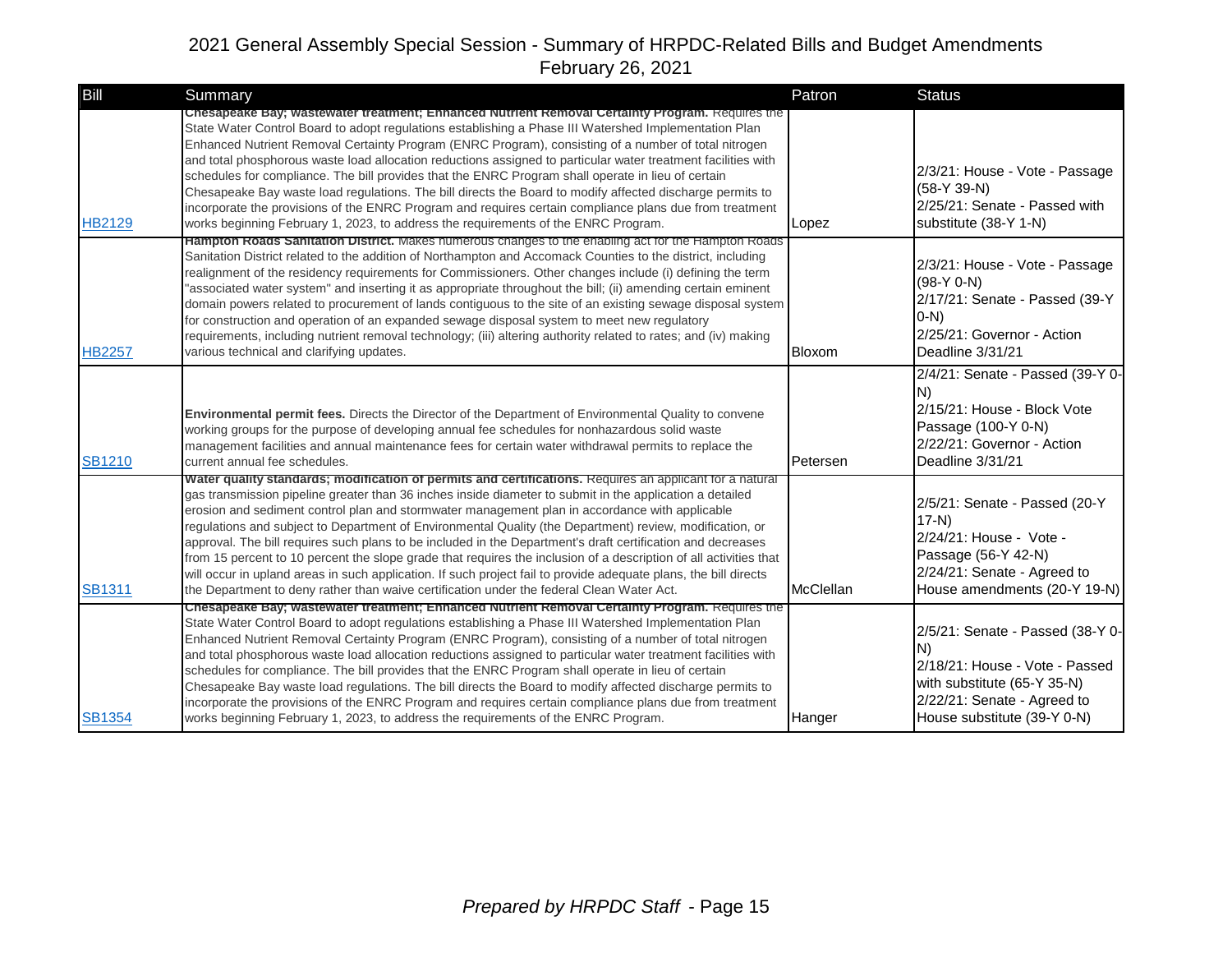| Bill                    | <b>Summary</b>                                                                                                                                                                                                                                                                                                                                                                                                                                                                                                                                                                                                                                                                                                                                                                                                                                                                                                                                                                                                                                                                                                                                                                                                                                                                                                                                                                                                                                                                                                                                                                                                                                                                                                                                                                                                                               | Patron | <b>Status</b>                                                                                                                                  |
|-------------------------|----------------------------------------------------------------------------------------------------------------------------------------------------------------------------------------------------------------------------------------------------------------------------------------------------------------------------------------------------------------------------------------------------------------------------------------------------------------------------------------------------------------------------------------------------------------------------------------------------------------------------------------------------------------------------------------------------------------------------------------------------------------------------------------------------------------------------------------------------------------------------------------------------------------------------------------------------------------------------------------------------------------------------------------------------------------------------------------------------------------------------------------------------------------------------------------------------------------------------------------------------------------------------------------------------------------------------------------------------------------------------------------------------------------------------------------------------------------------------------------------------------------------------------------------------------------------------------------------------------------------------------------------------------------------------------------------------------------------------------------------------------------------------------------------------------------------------------------------|--------|------------------------------------------------------------------------------------------------------------------------------------------------|
| <b>SB1396</b>           | Sewage; Onsite Sewage Indemnification Fund; wastewater infrastructure Policy working Group;<br>report. Authorizes the State Board of Health to use the Onsite Sewage Indemnification Fund to provide<br>grants and loans to property owners with income at or below 200 percent of the federal poverty quidelines to<br>repair failing onsite sewage systems or install onsite sewage systems on properties that lack adequate<br>sewage disposal. The bill provides that no expenses shall be paid from the Fund to support the program for<br>training and recognition of onsite soil evaluators, or to provide grants or loans to repair failing onsite sewage<br>systems or install onsite sewage systems on properties that lack adequate sewage disposal in lieu of<br>payment to any owner or owners qualified to receive payment from the Fund. The bill also directs the Board<br>to adopt regulations that include consideration of the impacts of climate change on proposed treatment<br>works. The bill sets out the policy of the Commonwealth regarding wastewater infrastructure and establishes<br>the four-member Wastewater Infrastructure Policy Working Group as an advisory board in the executive<br>branch of state government to continually assess wastewater infrastructure needs and develop policy<br>recommendations. The bill provides that the Working Group shall expire in 2030. The bill also directs the<br>Department of Environmental Quality, in partnership with the Virginia Department of Health and in<br>consultation with stakeholders, to estimate and report every four years the amount of wastewater<br>infrastructure funding that is necessary to meet policy goals but is not eligible to be covered by grant funding<br>pursuant to the Virginia Water Quality Improvement Act of 1997. | Hashmi | 2/5/21: Senate - Read third time<br>and passed (22-Y 16-N)<br>2/25/21: House - Passed (71-Y<br>$27-N$ )                                        |
| <b>SB1404</b>           | Stormwater Local Assistance Fund; grant requirements. Authorizes grants from the Stormwater Local<br>Assistance Fund awarded for projects related to Chesapeake Bay total maximum daily load (TMDL)<br>requirements to take into account total phosphorus reductions or total nitrogen reductions. The bill<br>authorizes grants awarded for eligible projects in localities with high or above average fiscal stress as<br>reported by the Commission on Local Government to account for more than 50 percent of the costs of a<br>project.                                                                                                                                                                                                                                                                                                                                                                                                                                                                                                                                                                                                                                                                                                                                                                                                                                                                                                                                                                                                                                                                                                                                                                                                                                                                                                 | Lewis  | 2/5/21: Senate - Passed (38-Y 0-<br>N)<br>2/15/21: House - Block Vote<br>Passage (100-Y 0-N)<br>2/22/21: Governor - Action<br>Deadline 3/31/21 |
| <b>HB1800</b><br>304#1c | Lead Water Testing Program. This amendment provides \$250,000 the second year from the general fund<br>and three positions for the Virginia Department of Health to handle testing plans and test results of lead<br>water testing by local schools and provides funding for the department to handle the testing plans and test<br>results of lead water testing submitted to the agency from child care facilities.                                                                                                                                                                                                                                                                                                                                                                                                                                                                                                                                                                                                                                                                                                                                                                                                                                                                                                                                                                                                                                                                                                                                                                                                                                                                                                                                                                                                                        |        | Conference Report                                                                                                                              |
| <b>HB1100</b><br>307#2c | Study of Certain Substances in Drinking Water. This amendment provides \$60,000 the second year from<br>the general fund for the continued work of the Virginia Department of Health's Office of Drinking Water to<br>continue its study of the occurrence of perfluorooctanoic acid (PFOA), perfluorooctane sulfonate (PFOS),<br>and other perfluoroalkyl and polyfluoroalkyl substances (PFAS) in the Commonwealth's public drinking water<br>and to develop recommendations for specific maximum contaminant levels for PFOA, PFOS, and other<br>PFAS for inclusion in regulations of the Board of Health applicable to waterworks.                                                                                                                                                                                                                                                                                                                                                                                                                                                                                                                                                                                                                                                                                                                                                                                                                                                                                                                                                                                                                                                                                                                                                                                                       |        | Conference Report                                                                                                                              |
| <b>HB1800</b><br>377#1c | Research to Reduce Salt in Surface and Groundwater Resources. This amendment provides \$175,000<br>the second year for a field test of using native plants to capture and remove salt from paved surface<br>stormwater runoff                                                                                                                                                                                                                                                                                                                                                                                                                                                                                                                                                                                                                                                                                                                                                                                                                                                                                                                                                                                                                                                                                                                                                                                                                                                                                                                                                                                                                                                                                                                                                                                                                |        | Conference Report                                                                                                                              |
| <b>HB1800</b><br>377#2c | Stormwater Management Fund. This amendment provides \$1.1 million from the general fund the second<br>year to be deposited in the Virginia Stormwater Management Fund, and directs the State Water Control<br>Board to adopt a schedule that sets fees at an amount of at least 60 percent of the direct costs for the<br>Department of Environmental Quality's administration, compliance, and enforcement activities in its<br>stormwater management programs.                                                                                                                                                                                                                                                                                                                                                                                                                                                                                                                                                                                                                                                                                                                                                                                                                                                                                                                                                                                                                                                                                                                                                                                                                                                                                                                                                                             |        | Conference Report                                                                                                                              |
| <b>HB1100</b><br>377#5c | Nutrient Credit Program Workgroup (language only). This amendment directs the creation of a multi-<br>agency workgroup to review the practice of retiring agricultural land for the generation of nutrient credits and<br>determine its impact on agricultural sustainability, farmland retention, farmland preservation, and functions of<br>the nutrient credit exchange in the Virginia portion of the Chesapeake Bay watershed and its subwatersheds                                                                                                                                                                                                                                                                                                                                                                                                                                                                                                                                                                                                                                                                                                                                                                                                                                                                                                                                                                                                                                                                                                                                                                                                                                                                                                                                                                                     |        | <b>Conference Report</b>                                                                                                                       |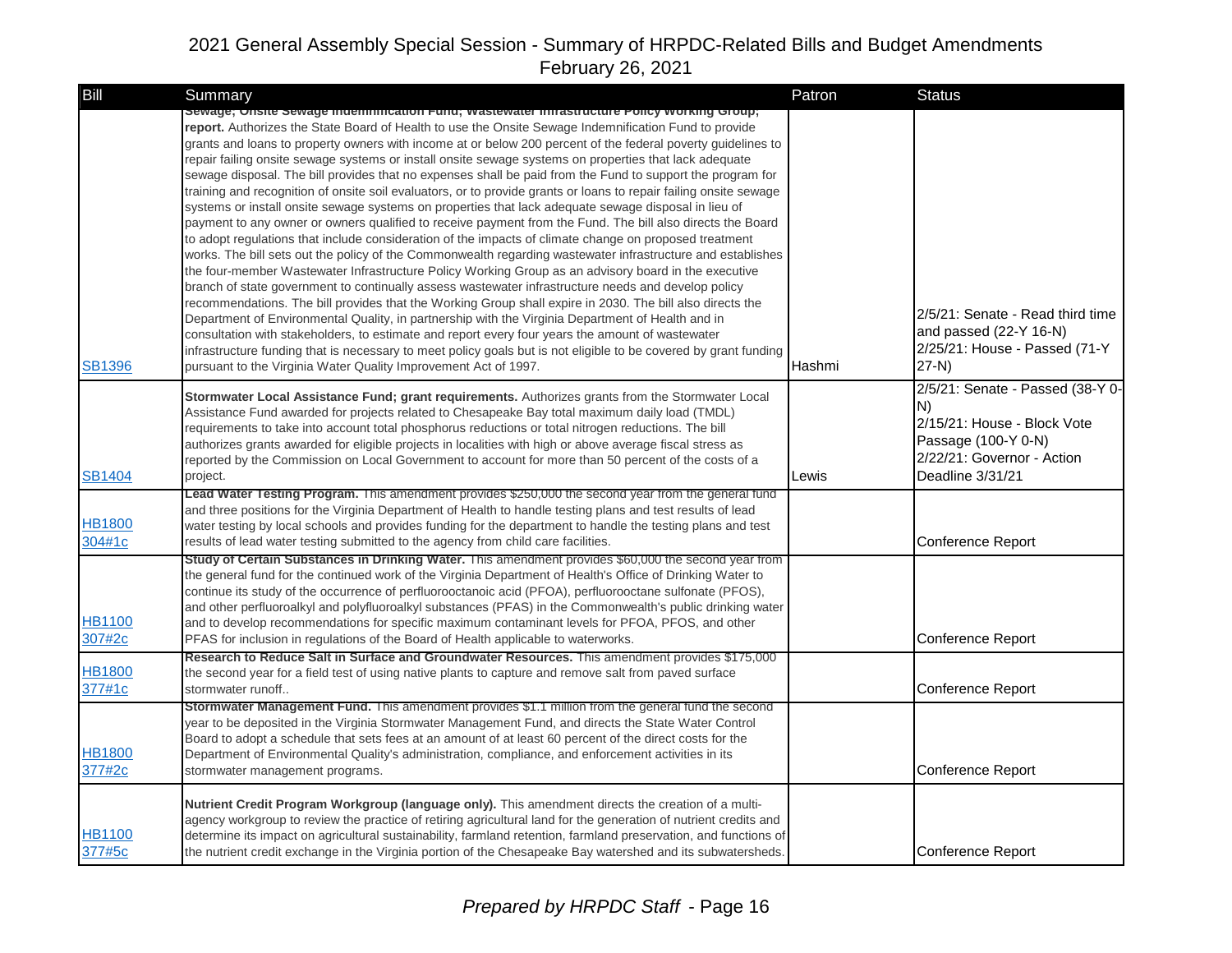| <b>Bill</b>             | Summary                                                                                                                                                                                                                                                                                                                                                                                                                                                                                                                                                                                                                                                                                                                                                                                                                                                                                                       | Patron        | <b>Status</b>                                                                                                                                                                                                                              |
|-------------------------|---------------------------------------------------------------------------------------------------------------------------------------------------------------------------------------------------------------------------------------------------------------------------------------------------------------------------------------------------------------------------------------------------------------------------------------------------------------------------------------------------------------------------------------------------------------------------------------------------------------------------------------------------------------------------------------------------------------------------------------------------------------------------------------------------------------------------------------------------------------------------------------------------------------|---------------|--------------------------------------------------------------------------------------------------------------------------------------------------------------------------------------------------------------------------------------------|
| <b>HB1100</b><br>377#6c | Harmful Algae Bloom Mitigation (language only). This amendment directs DEQ, VDACS, and VDH to<br>convene a joint workgroup to provide a report on the prevalence of harmful algae blooms in Virginia waters<br>and strategies to address their occurrence.                                                                                                                                                                                                                                                                                                                                                                                                                                                                                                                                                                                                                                                    |               | Conference Report                                                                                                                                                                                                                          |
| <b>HB1800</b><br>379#1c | <b>Stormwater Local Assistance Fund.</b> This amendment provides \$25.0 million from the general fund the<br>second year for deposit in the Stormwater Local Assistance Fund for stormwater quality retrofits and<br>upgrades.                                                                                                                                                                                                                                                                                                                                                                                                                                                                                                                                                                                                                                                                                |               | <b>Conference Report</b>                                                                                                                                                                                                                   |
|                         | <b>Water Resources - Other</b>                                                                                                                                                                                                                                                                                                                                                                                                                                                                                                                                                                                                                                                                                                                                                                                                                                                                                |               |                                                                                                                                                                                                                                            |
| HB1983                  | Wetland and stream mitigation banks; proximity of impacted site. Provides that when a water protection<br>permit applicant is required to purchase wetland or stream mitigation bank credits but no credits are<br>available (i) in any mitigation provider's primary service area or (ii) at a cost of less than 200 percent of the<br>price of credits available from a fund dedicated to achieving no net loss of wetland acreage and functions,<br>the applicant may purchase or use credits from a mitigation provider's secondary service area. The bill<br>provides certain requirements that the permit applicant must comply with in order to purchase or use such<br>credits from a secondary service area, including minimum tree canopy requirements.                                                                                                                                             | <b>Bulova</b> | 1/25/21: House - Vote - Passage<br>(84-Y 15-N 1-A)<br>2/19/21: Senate - Passed (39-Y<br>$O-N$ )                                                                                                                                            |
| <b>HB2042</b>           | Replacement and conservation of trees during development. Gives a locality the ability to exceed<br>general requirements in its tree replacement and conservation ordinances in specific circumstances,<br>including development that impacts stormwater permit requirements, recurrent flooding, formerly redlined<br>areas, and comprehensive plan compliance.                                                                                                                                                                                                                                                                                                                                                                                                                                                                                                                                              | Guy           | 1/27/21: House - Vote - Passage<br>$(57-Y 43-N)$<br>2/17/21: Senate - Passed with<br>amendments (26-Y 11-N)<br>2/19/21: House - Agreed to<br>Senate amendments (57-Y 43-<br>N)                                                             |
| <b>SB1143</b>           | Extension of certain wetlands permits through 2021. Retroactively extends until January 1, 2022, certain<br>wetlands permits set to expire between March 1, 2020, and July 1, 2021.                                                                                                                                                                                                                                                                                                                                                                                                                                                                                                                                                                                                                                                                                                                           | Cosgrove      | 2/1/21: Senate - Passed (39-Y 0-<br>N)<br>2/15/21: House - Block Vote<br>Passage (100-Y 0-N)<br>2/22/21: Governor - Action<br>Deadline 3/31/21                                                                                             |
| <b>SB1291</b>           | Virginia Water Protection Permit; withdrawal of surface water or ground water; plans for water<br>auditing and leak detection and repair. Requires that any application for a permit to withdraw surface<br>water or ground water include a water auditing plan and a leak detection and repair plan that comply with<br>regulations adopted by the State Water Control Board pursuant to the provisions of the bill. The provisions of<br>the bill shall not become effective until 30 days after the adoption by the Board of such regulations.                                                                                                                                                                                                                                                                                                                                                             | Mason         | 1/26/21: Senate - Read third<br>time and passed Senate (22-Y<br>$17-N$<br>2/22/21: House - Vote - Passage<br>$(56-Y 44-N)$                                                                                                                 |
| <b>SB1393</b>           | Replacement and conservation of trees during development. Gives a locality the ability to exceed<br>general requirements in its tree replacement and conservation ordinances in specific circumstances,<br>including development that impacts stormwater permit requirements, recurrent flooding, formerly redlined<br>areas, and comprehensive plan compliance. The bill also directs the Secretary of Natural Resources and<br>Secretary of Agriculture and Forestry to convene a stakeholder work group for the purpose of developing<br>and providing recommendations to state and local governments related to policies that encourage the<br>conservation of mature trees and tree cover on sites being developed, increase tree canopy cover in<br>communities, and encourage the planting of trees. This bill only becomes effective if reenacted during the<br>2022 Session of the General Assembly. | Marsden       | 2/1/21: Senate - Read third time<br>and passed (26-Y 13-N)<br>2/15/21: House - Vote -<br>Adoption (56-Y 43-N)<br>2/17/21: Senate - House<br>amendments agreed to by<br>Senate (31-Y 8-N)<br>2/24/21: Governor - Action<br>Deadline 3/31/21 |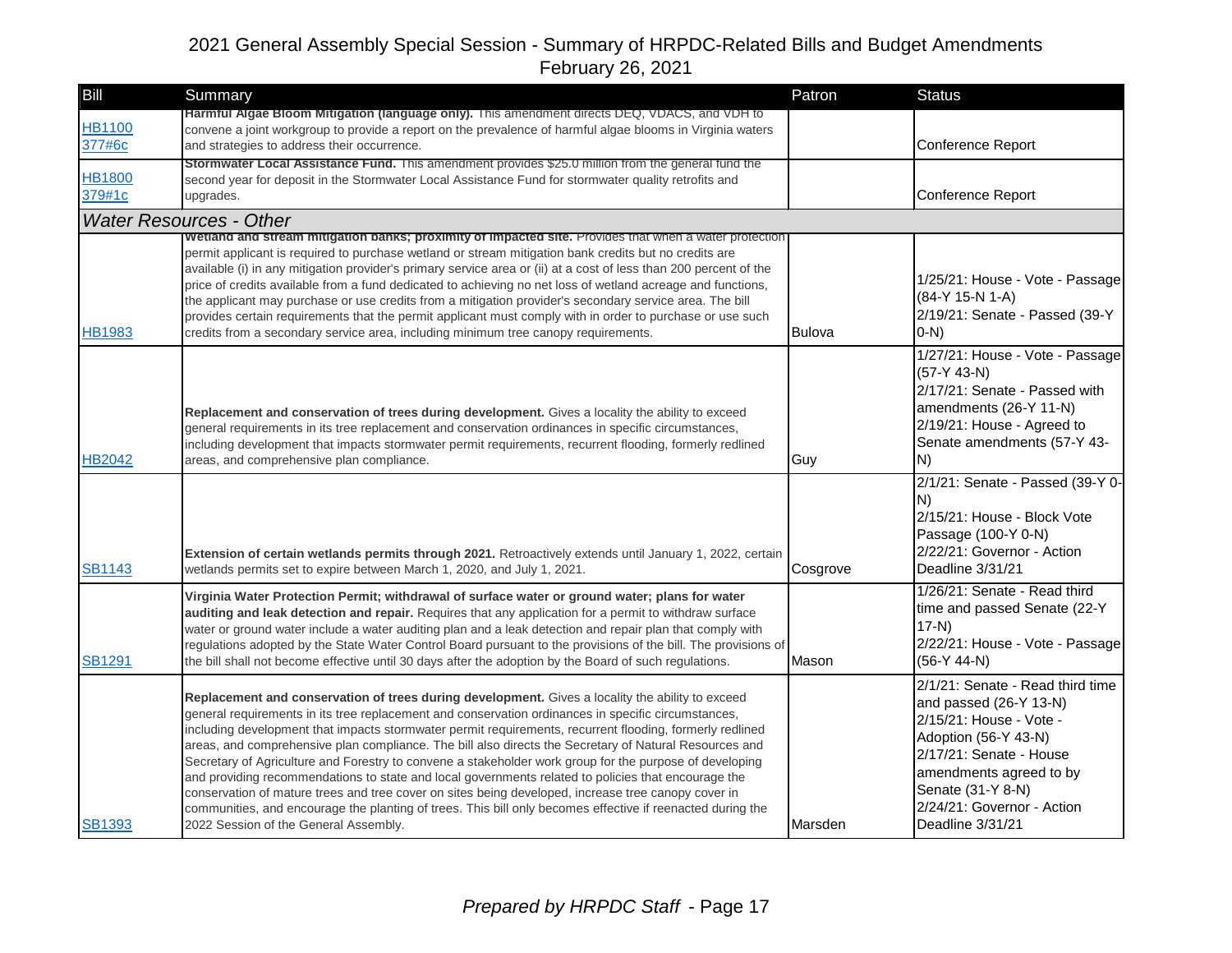| Bill                    | Summary                                                                                                                                                                                                                                                                                                                                                                                                                                                                                                                                                                                                                                                                                                                                                                                                                                                                                                                                                                                                                    | Patron   | <b>Status</b>                                                                                                                                  |
|-------------------------|----------------------------------------------------------------------------------------------------------------------------------------------------------------------------------------------------------------------------------------------------------------------------------------------------------------------------------------------------------------------------------------------------------------------------------------------------------------------------------------------------------------------------------------------------------------------------------------------------------------------------------------------------------------------------------------------------------------------------------------------------------------------------------------------------------------------------------------------------------------------------------------------------------------------------------------------------------------------------------------------------------------------------|----------|------------------------------------------------------------------------------------------------------------------------------------------------|
| <b>HB1100</b><br>107#1c | Tree Conservation Workgroup (language only). This amendment directs the Department of Forestry to<br>convene a stakeholder workgroup to provide recommendations for policies which encourage increased tree<br>cover in communities, and the preservation of mature trees and tree cover on sites being developed.                                                                                                                                                                                                                                                                                                                                                                                                                                                                                                                                                                                                                                                                                                         |          | Conference Report                                                                                                                              |
| HB1100<br>168#1c        | vims - manage Aquatic Diseases. This amendment provides funding for science-based guidance on the<br>management of existing and emerging disease threats to critical fishery and aquaculture resources in the<br>Commonwealth and Chesapeake Bay region. This initiative was funded in the 2020 General Assembly<br>Session but subsequently unallotted. Recent outbreaks of disease have damaged economically important<br>and ecologically sensitive marine resources in the Commonwealth and nation. The pathogens responsible<br>for these outbreaks are not well known, their risks to marine life and potential to spread remain poorly<br>understood, and their ecological impacts have been difficult to assess with existing resources. To meet the<br>challenge of diseases in marine systems, this initiative will provide science-based guidance on the<br>management of existing and emerging disease threats to critical fishery and aquaculture resources in the<br>Commonwealth and Chesapeake Bay region. |          | Conference Report                                                                                                                              |
| HB1100<br>168#2c        | VIMS - Restore Saltwater Fisheries Surveys. I I his amendment provides funding to provide scientific data<br>for the management of saltwater fisheries in the Commonwealth. This initiative was funded in the 2020<br>General Assembly Session but subsequently unalloted. Long-standing VIMS fisheries surveys have provided<br>scientific data for the management of saltwater fisheries in the Commonwealth of Virginia. Recent reductions<br>in state and federal funds resulted in reductions in five of the most crucial surveys.                                                                                                                                                                                                                                                                                                                                                                                                                                                                                    |          | <b>Conference Report</b>                                                                                                                       |
| Other                   |                                                                                                                                                                                                                                                                                                                                                                                                                                                                                                                                                                                                                                                                                                                                                                                                                                                                                                                                                                                                                            |          |                                                                                                                                                |
| HB1804                  | State parks; Department of Conservation and Recreation; recommendations for funding. Directs the<br>Department of Conservation and Recreation to develop recommendations for dedicated sources of funding<br>for state parks that will be relatively stable from year to year. The Department shall submit its<br>recommendations to the Chairmen of the House Committee on Agriculture, Chesapeake and Natural<br>Resources, the House Committee on Appropriations, the Senate Committee on Agriculture, Conservation<br>and Natural Resources, and the Senate Committee on Finance and Appropriations by November 1, 2021.                                                                                                                                                                                                                                                                                                                                                                                               | Orrock   | 1/25/21: House - Block Vote<br>Passage (100-Y 0-N)<br>2/19/21: Senate - Passed (39-Y<br>$0-N$                                                  |
| <b>HB2217</b>           | <b>Liability of public access authorities.</b> Grants public access authorities, including the land holdings and<br>facilities of such authorities, certain liability protections that are currently given to localities in relation to<br>parks, recreational facilities, and playgrounds.                                                                                                                                                                                                                                                                                                                                                                                                                                                                                                                                                                                                                                                                                                                                | Hodges   | 2/3/21: House - Vote - Passage<br>$(84-Y 14-N)$<br>2/17/21: Senate - Passed (33-Y<br>$6-N$ )<br>2/25/21: Governor - Action<br>Deadline 3/31/21 |
| <b>SB1141</b>           | Hampton Roads area retuse collection authority; financial planning. Changes various requirements of<br>the Southeastern Public Service Authority (the Authority) when budgeting or incurring debt, including (i)<br>changing the required five-year overall strategic plan to a financial plan, (ii) specifying that detailed financial<br>plans be made only when incurring long-term debt or issuing new debt, (iii) authorizing other qualified<br>financial consultants instead of a certified public accountant to assist in the creation of the detailed financial<br>plan, (iv) changing from the Authority's Board of Directors to the Authority the body that performs a due<br>diligence investigation of the appropriateness of issuing new debt, and (v) and raising the permissible<br>threshold for the executive director of the authority to execute or commit the authority to a contract,<br>memorandum of agreement, or memorandum of understanding without acquiring Board approval.                   | Cosgrove | 1/21/21: Senate - Read third<br>time and passed Senate (39-Y 0-<br>N)<br>2/24/21: House - Block Vote<br>Passage (97-Y 0-N)                     |
| <b>SB1270</b>           | Eminent domain; notice of intent to file certificate. Provides that the notice required to be sent to a<br>landowner prior to an authorized condemnor recording a certificate of take or certificate of deposit shall state<br>that (i) the certificate of take or certificate of deposit will be recorded between 30 and 45 days from the date<br>of the notice and (ii) that the property will transfer to the condemnor upon recordation and that the owner has<br>the right to petition the court for distribution of the funds represented in the certificate.                                                                                                                                                                                                                                                                                                                                                                                                                                                        | Cosgrove | 1/21/21: Senate - Read third<br>time and passed Senate (39-Y 0-<br>N)<br>2/22/21: House - Block Vote<br>Passage (98-Y 0-N)                     |